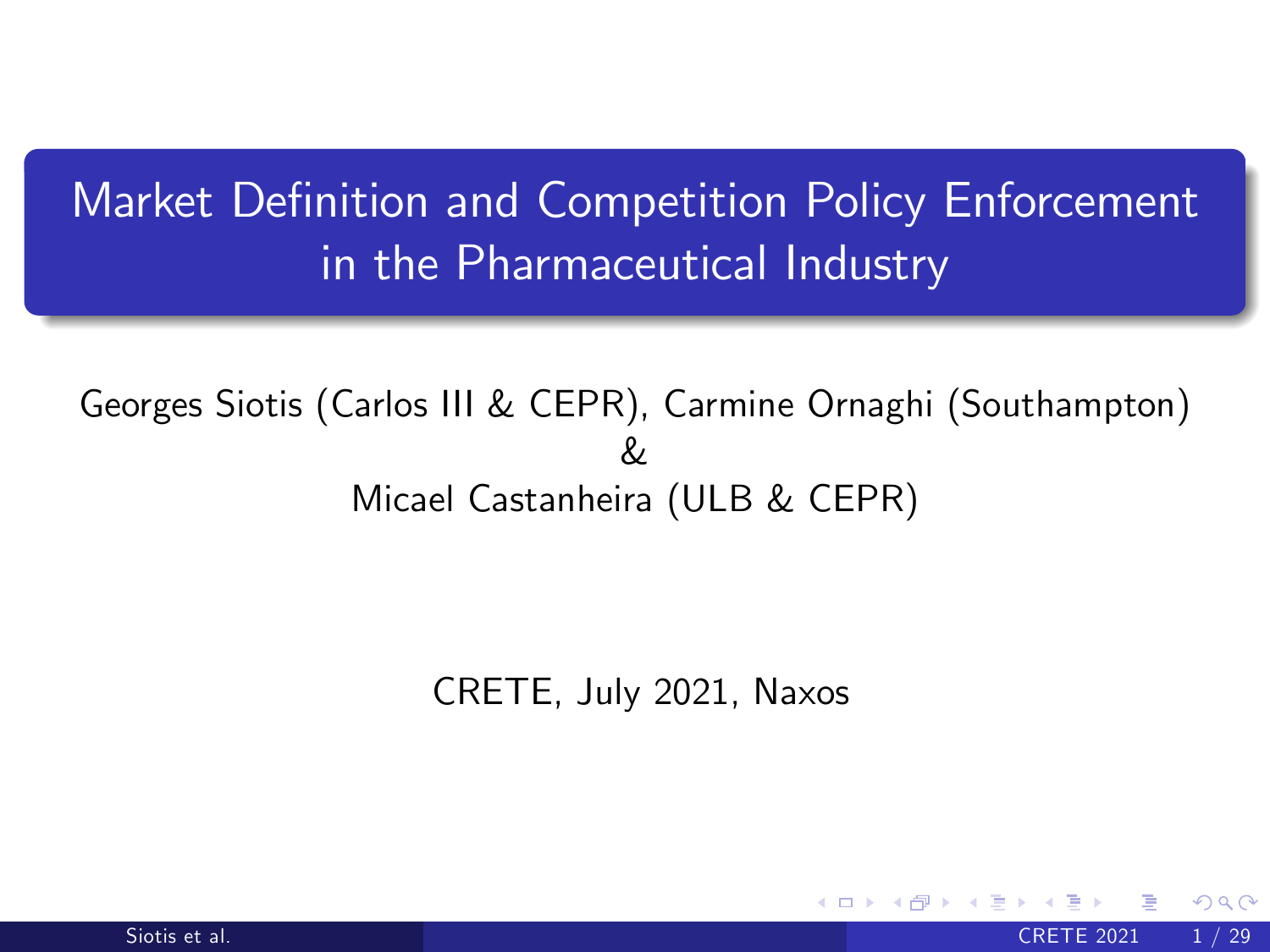## Question and Motivation

- Pharmaceutical industry: many attractive characteristics from an IO perspective
	- Oligopolistic competition



**∢ ロ ▶ ィ 何** 

 $\sim$  $\rightarrow$   $\rightarrow$   $\rightarrow$  <span id="page-1-0"></span> $QQ$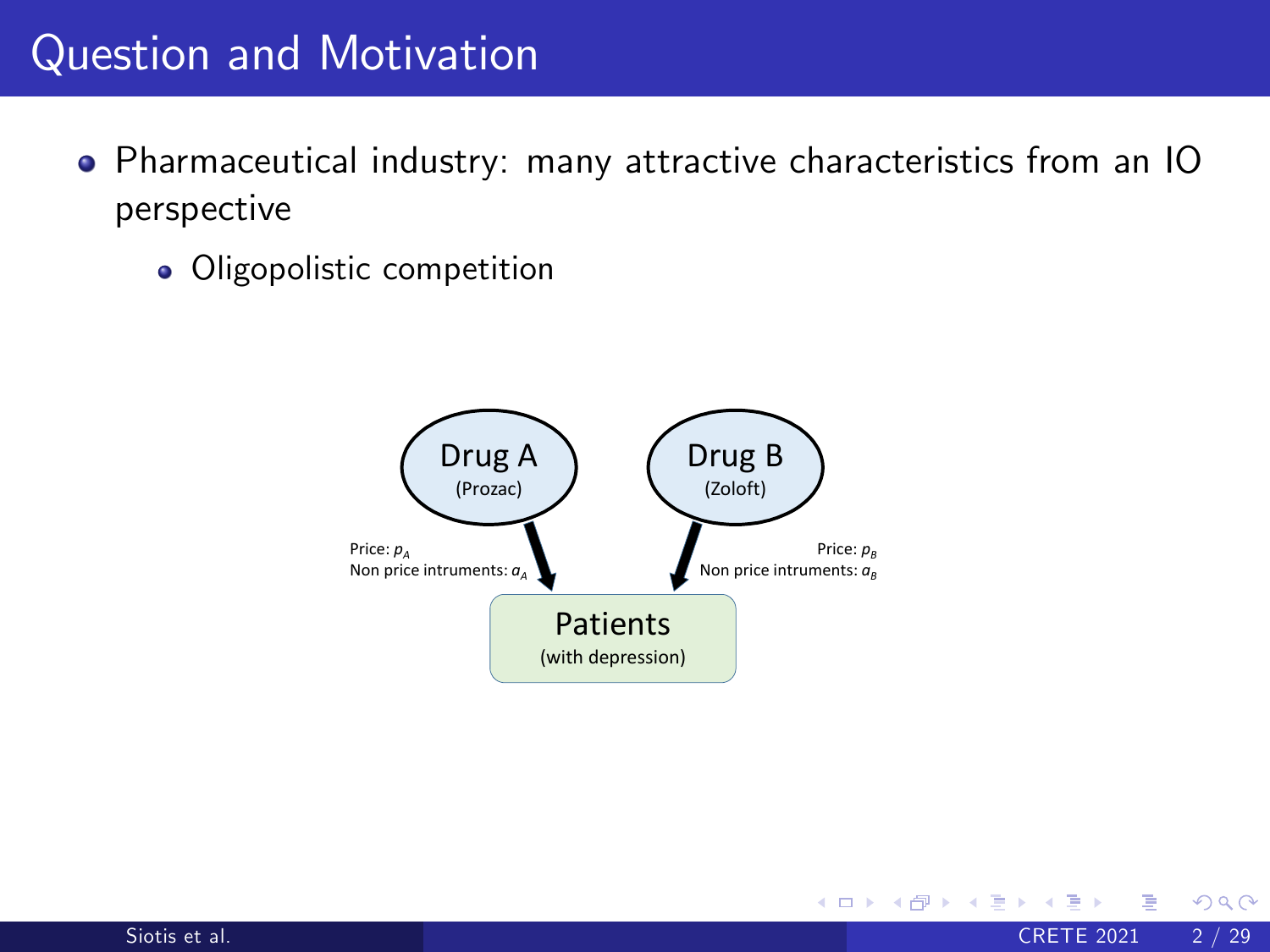### Question and Motivation

- Pharmaceutical industry: many attractive characteristics
	- Loss of patent protection: generic drugs compete with one molecule

∢ ロ ≯ → イ印

ミト

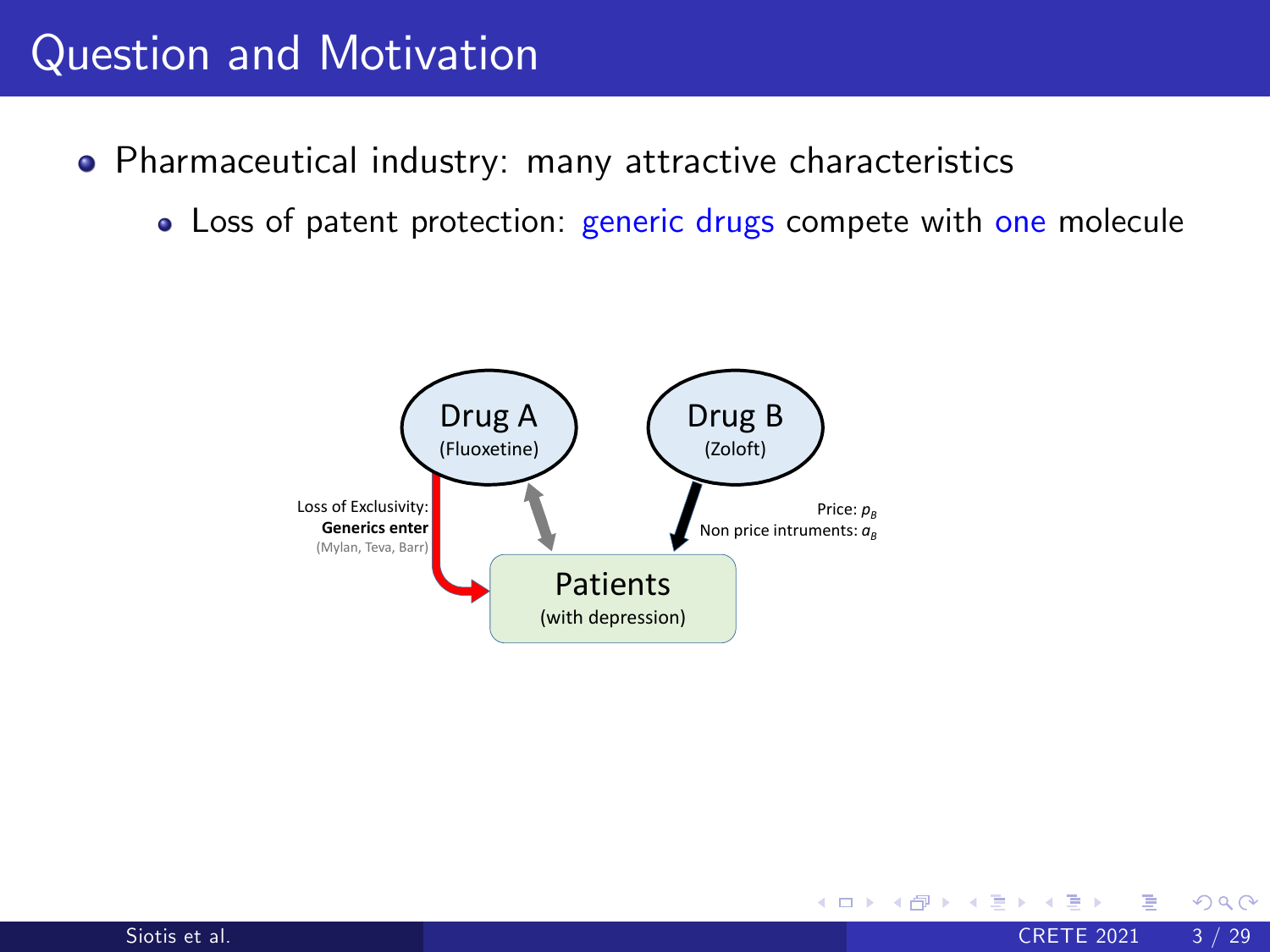## Question and Motivation

- Pharmaceutical industry: many attractive characteristics
	- . OUR QUESTION: are market boundaries affected by generic entry?

4 D F

<span id="page-3-0"></span>E K

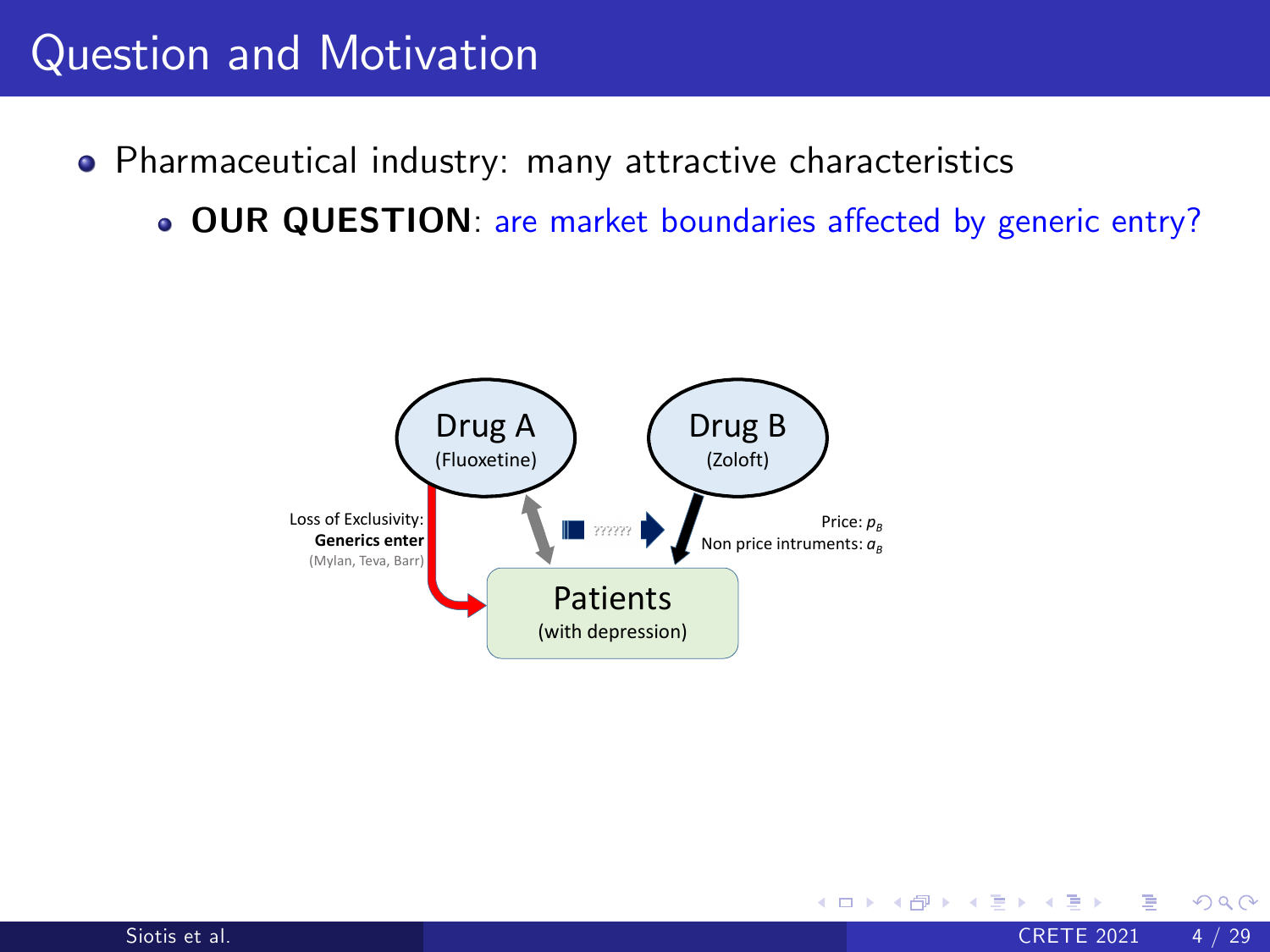- Market boundaries: identify competitive constraints In pharma, constraints are determined by the set of products considered by doctor for a given condition
	- **•** Decision tree: health and cost considerations (with prescriptions: a priori, prices matters less)
- Our analysis: Hypothetical Monopoly Test
	- Identify constraints (elasticities) in each market situation

<span id="page-4-0"></span>つひひ

• SSNIP test: 5-10% price increase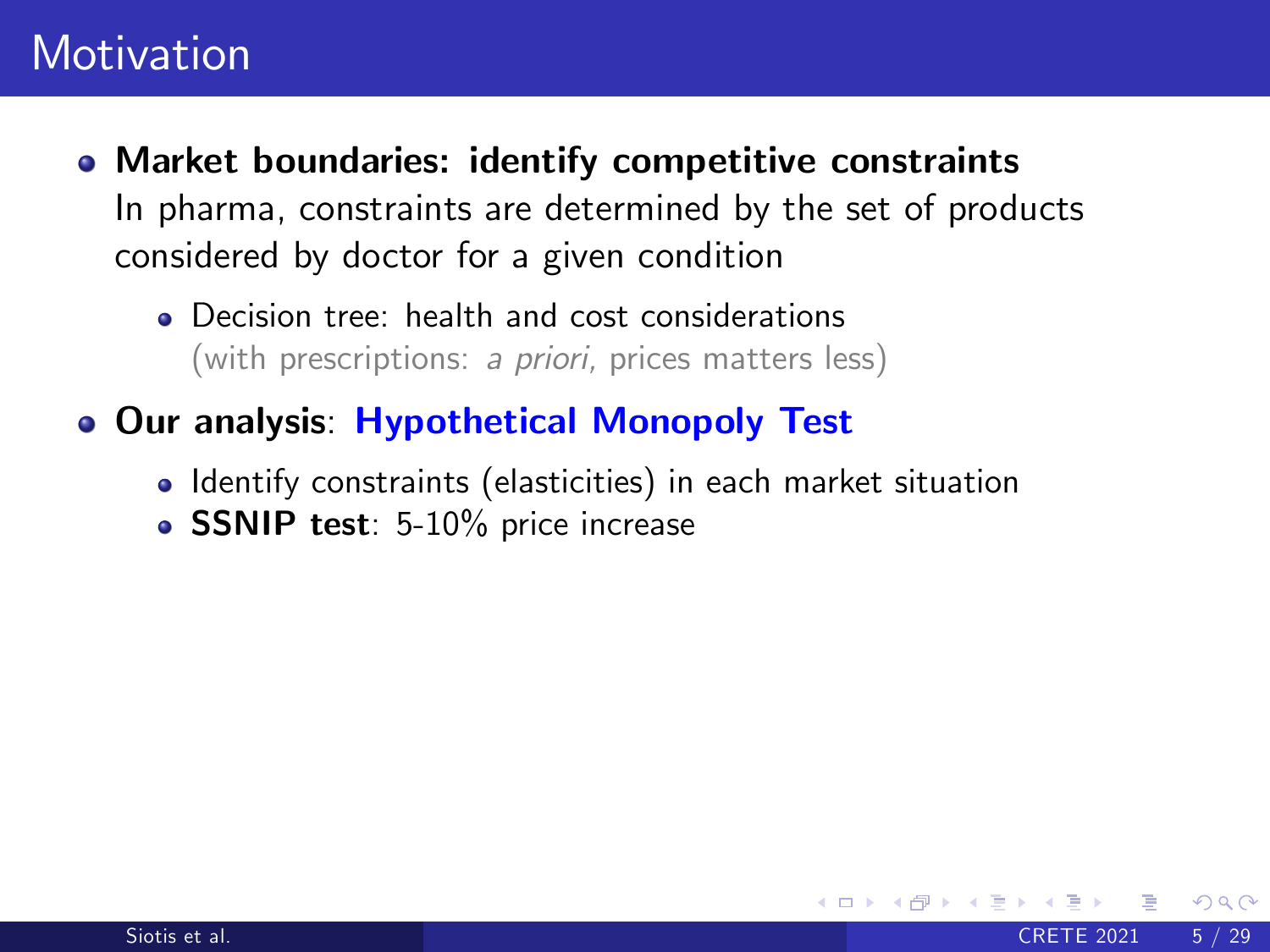- Market boundaries: identify competitive constraints In pharma, constraints are determined by the set of products considered by doctor for a given condition
	- **•** Decision tree: health and cost considerations (with prescriptions: *a priori,* prices matters less)
- Our analysis: Hypothetical Monopoly Test
	- Identify constraints (elasticities) in each market situation

- SSNIP test: 5-10% price increase
- Complication:
	- Price vs. promotion efforts
	- Asymmetric constraints?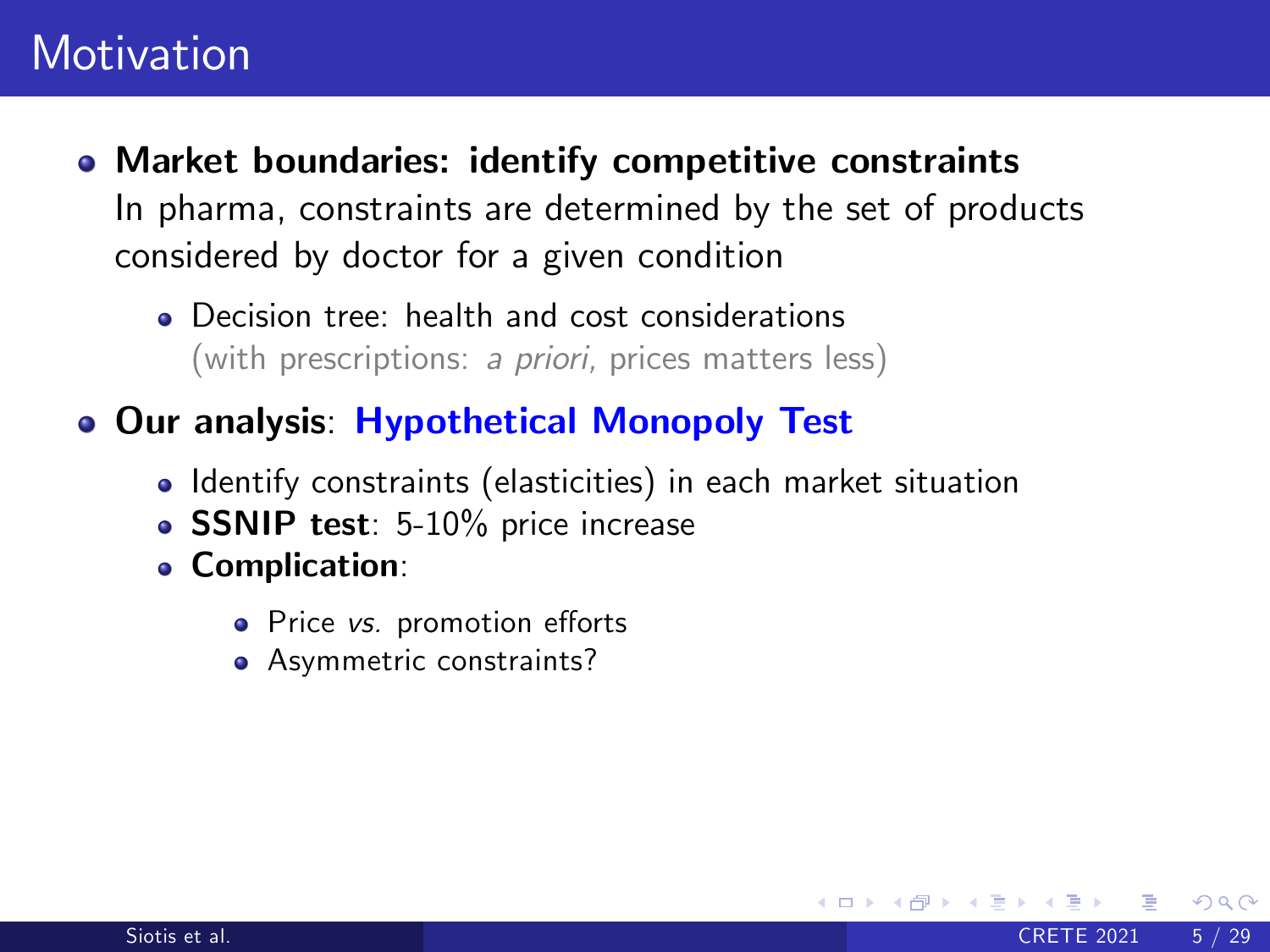- Market boundaries: identify competitive constraints In pharma, constraints are determined by the set of products considered by doctor for a given condition
	- **•** Decision tree: health and cost considerations (with prescriptions: a priori, prices matters less)
- Our analysis: Hypothetical Monopoly Test
	- Identify constraints (elasticities) in each market situation
	- SSNIP test: 5-10% price increase
	- Complication:
		- Price vs. promotion efforts
		- Asymmetric constraints?

#### • Our findings:

 $\bullet$  Boundaries contingent on market structure  $+$  asymmetries

<span id="page-6-0"></span>4 0 8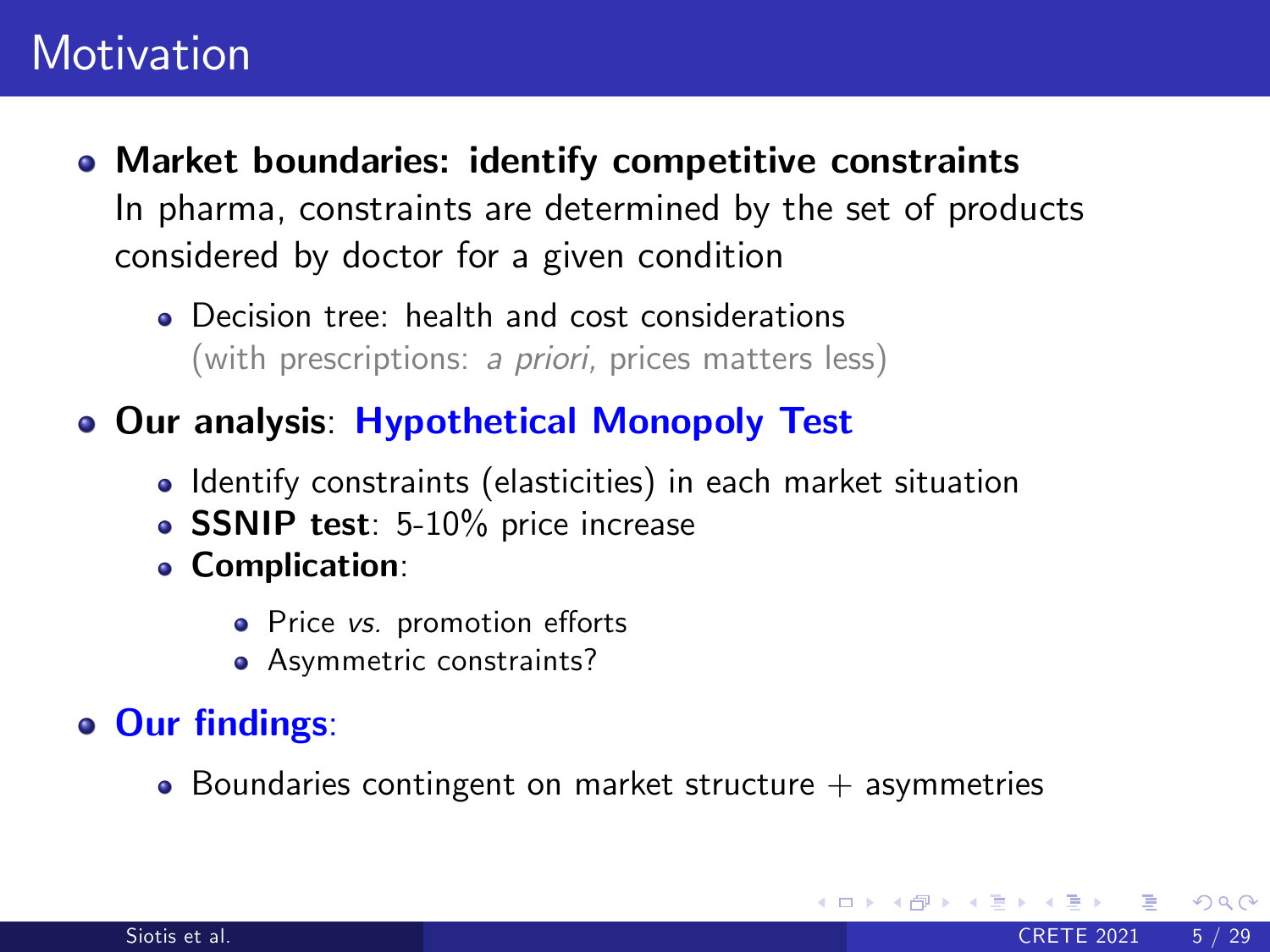- Market boundaries: identify competitive constraints In pharma, constraints are determined by the set of products considered by doctor for a given condition
	- **•** Decision tree: health and cost considerations (with prescriptions: a priori, prices matters less)
- Our analysis: Hypothetical Monopoly Test
	- Identify constraints (elasticities) in each market situation
	- SSNIP test: 5-10% price increase
	- Complication:
		- Price vs. promotion efforts
		- Asymmetric constraints?

#### • Our findings:

- $\bullet$  Boundaries contingent on market structure  $+$  asymmetries
- Intermolecular competition more vibrant before generic entry
- **Genericent[r](#page-34-0)y:** relevant market often bec[om](#page-6-0)[es](#page-8-0) [m](#page-4-0)[o](#page-7-0)[le](#page-8-0)[c](#page-0-0)[ul](#page-1-0)[a](#page-33-0)r

**∢ ロ ▶ ィ 何** 

<span id="page-7-0"></span> $QQ$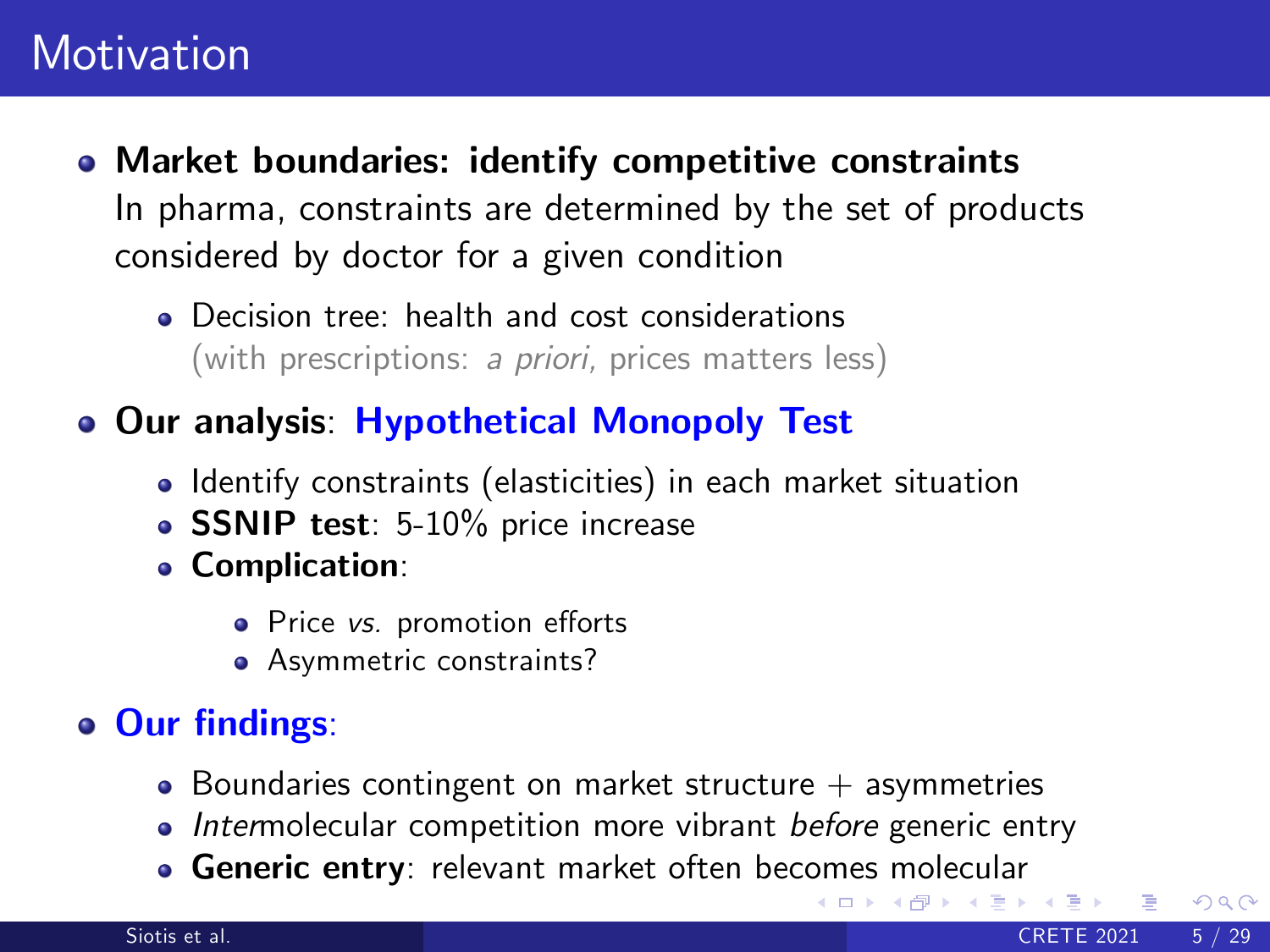• Identifying market boundaries central to the case assessment when it comes to mergers and monopolisation/abuse of dominance cases

<span id="page-8-0"></span> $\Omega$ 

• Defining the "relevant market" allows competition authorities to compute market shares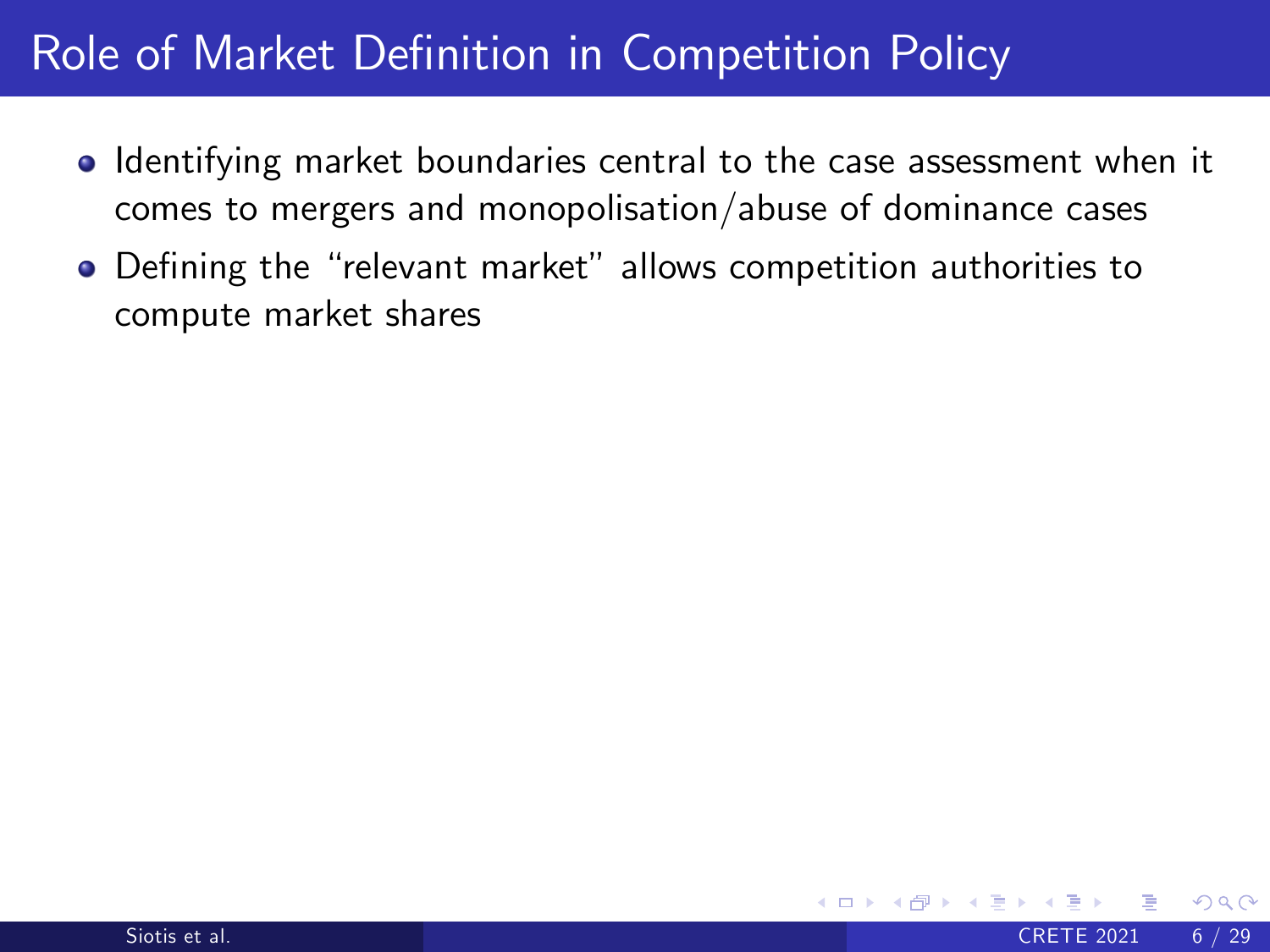- **I** Identifying market boundaries central to the case assessment when it comes to mergers and monopolisation/abuse of dominance cases
- Defining the "relevant market" allows competition authorities to compute market shares
- **o** These market shares:
	- Are a preliminary screen to establish dominance (or lack thereof)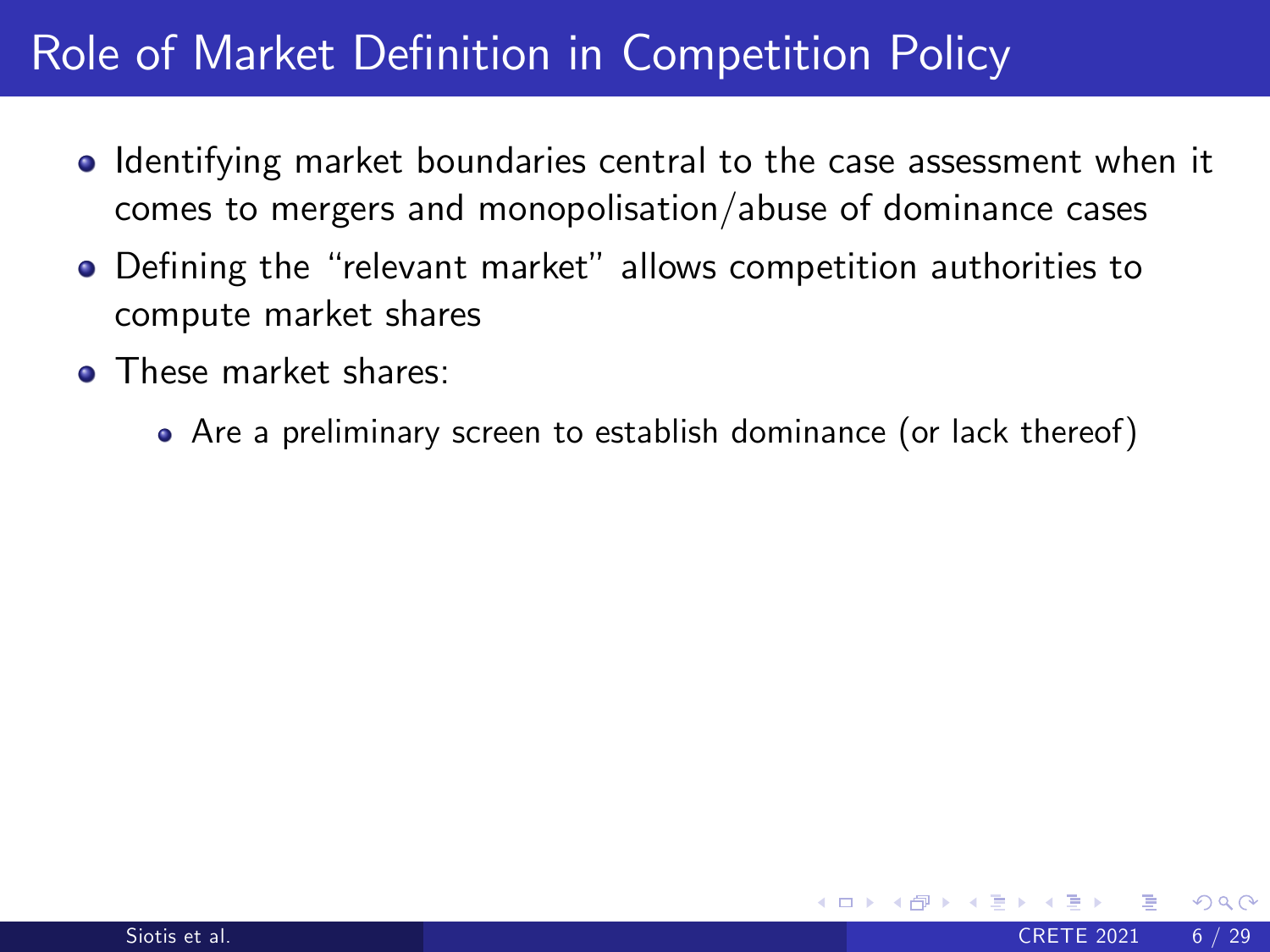- Identifying market boundaries central to the case assessment when it comes to mergers and monopolisation/abuse of dominance cases
- Defining the "relevant market" allows competition authorities to compute market shares
- **o** These market shares:
	- Are a preliminary screen to establish dominance (or lack thereof)
	- Approximate the competitive effect of a merger via  $\Delta H H$  or  $\Delta CR$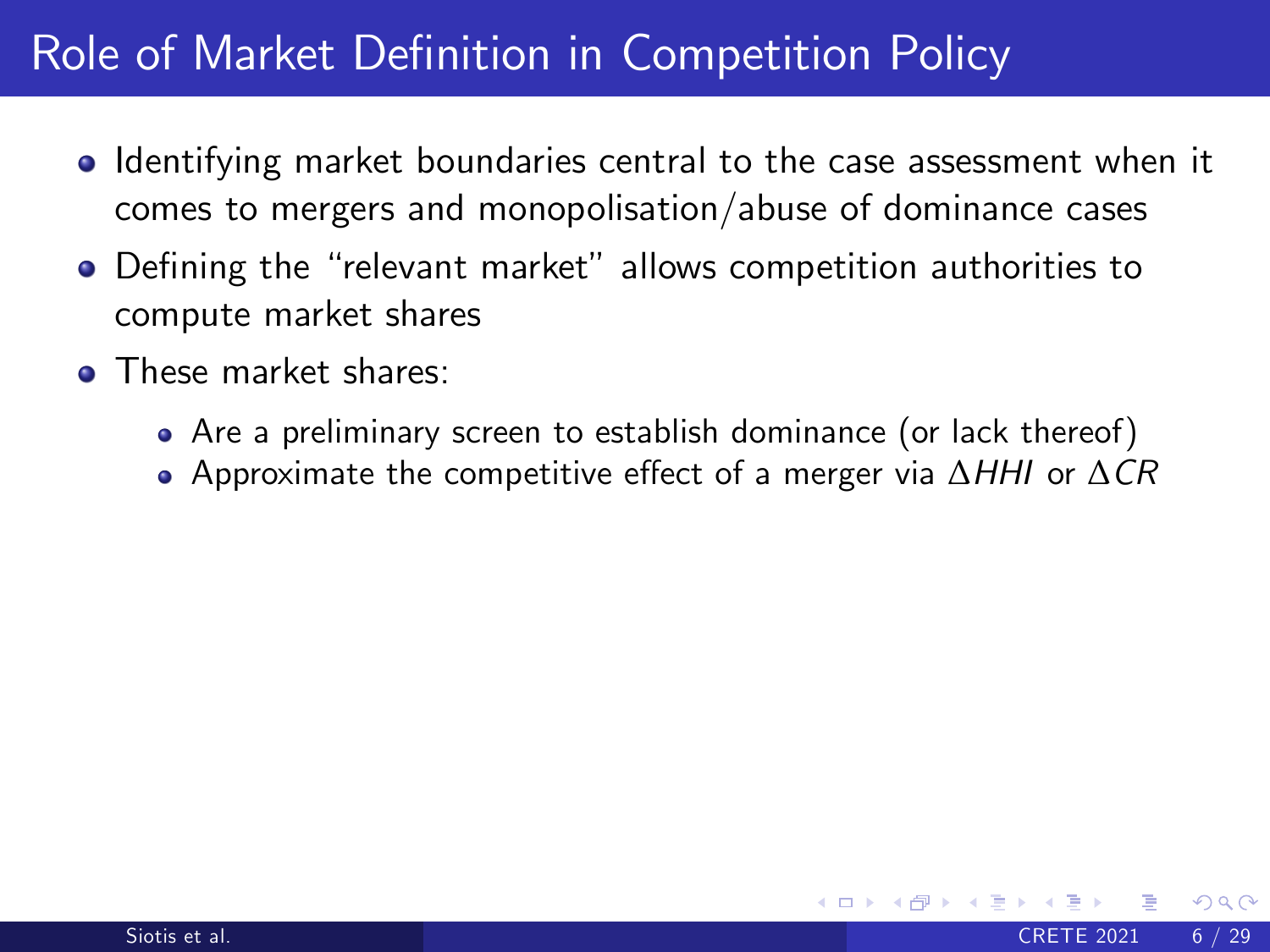- Identifying market boundaries central to the case assessment when it comes to mergers and monopolisation/abuse of dominance cases
- Defining the "relevant market" allows competition authorities to compute market shares
- **o** These market shares:
	- Are a preliminary screen to establish dominance (or lack thereof)
	- Approximate the competitive effect of a merger via  $\Delta H H$  or  $\Delta CR$
	- There are sound analytical foundations underpinning the importance assigned to market definition (1-to-1 in Cournot)
	- Legal certainty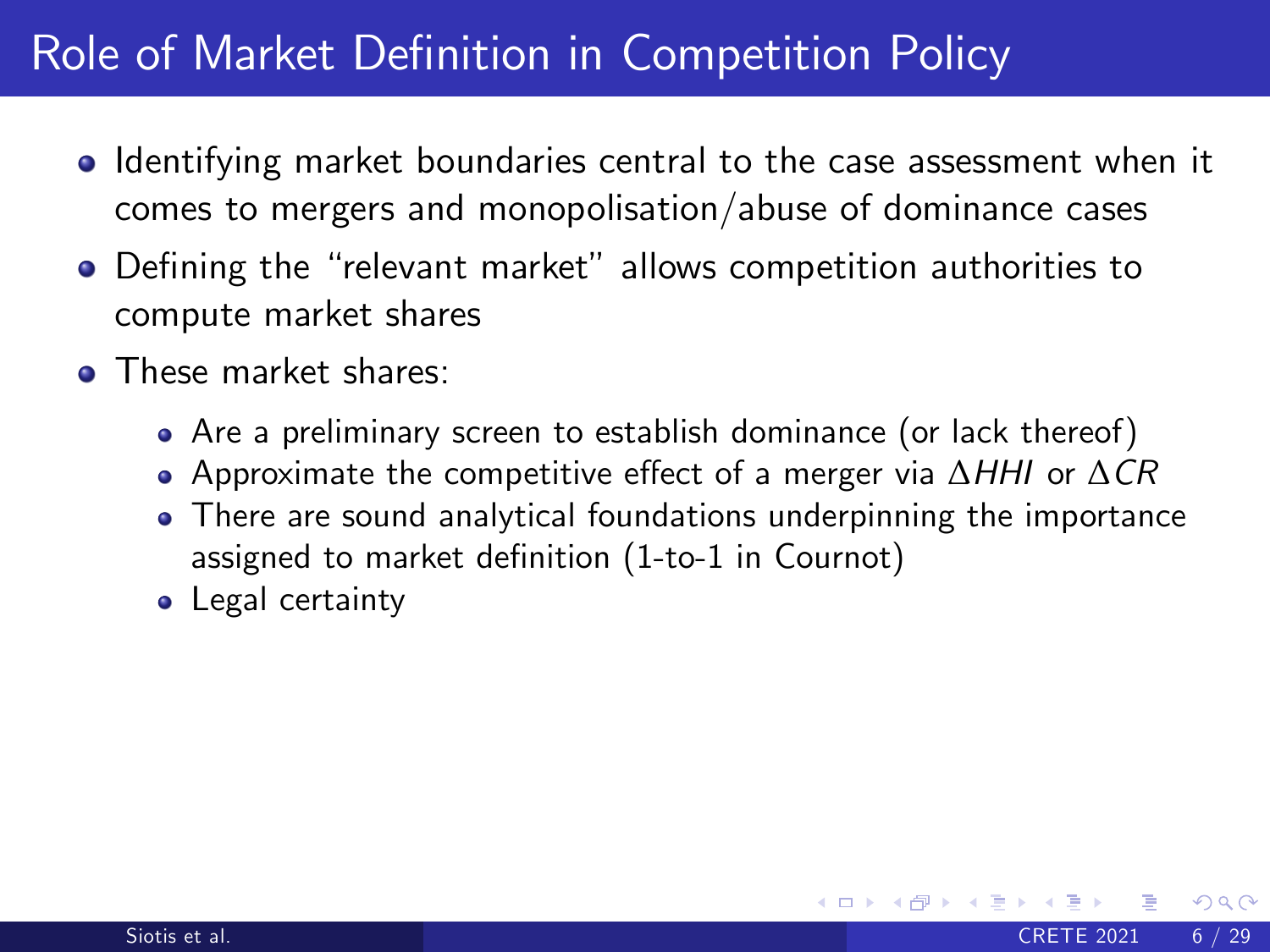- Market share thresholds often plays a determinant role:
	- Oracle/PeopleSoft (both sides of the Atlantic)
	- Astra Zenecca (Case T-321/05, July 2010)

4 0 8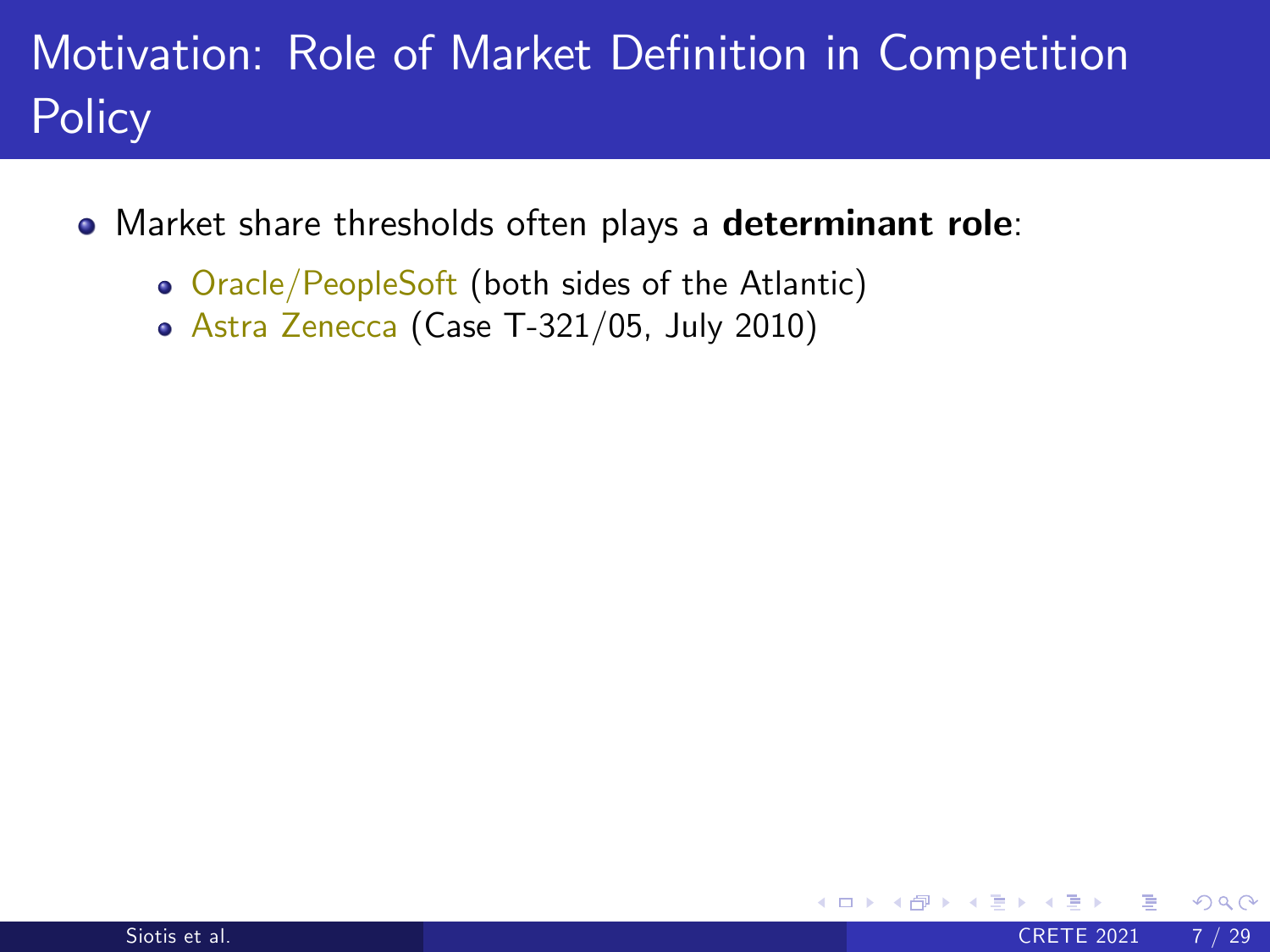- Market share thresholds often plays a determinant role:
	- Oracle/PeopleSoft (both sides of the Atlantic)
	- Astra Zenecca (Case T-321/05, July 2010)

**In the EU**, the firm must be dominant at the time of the abuse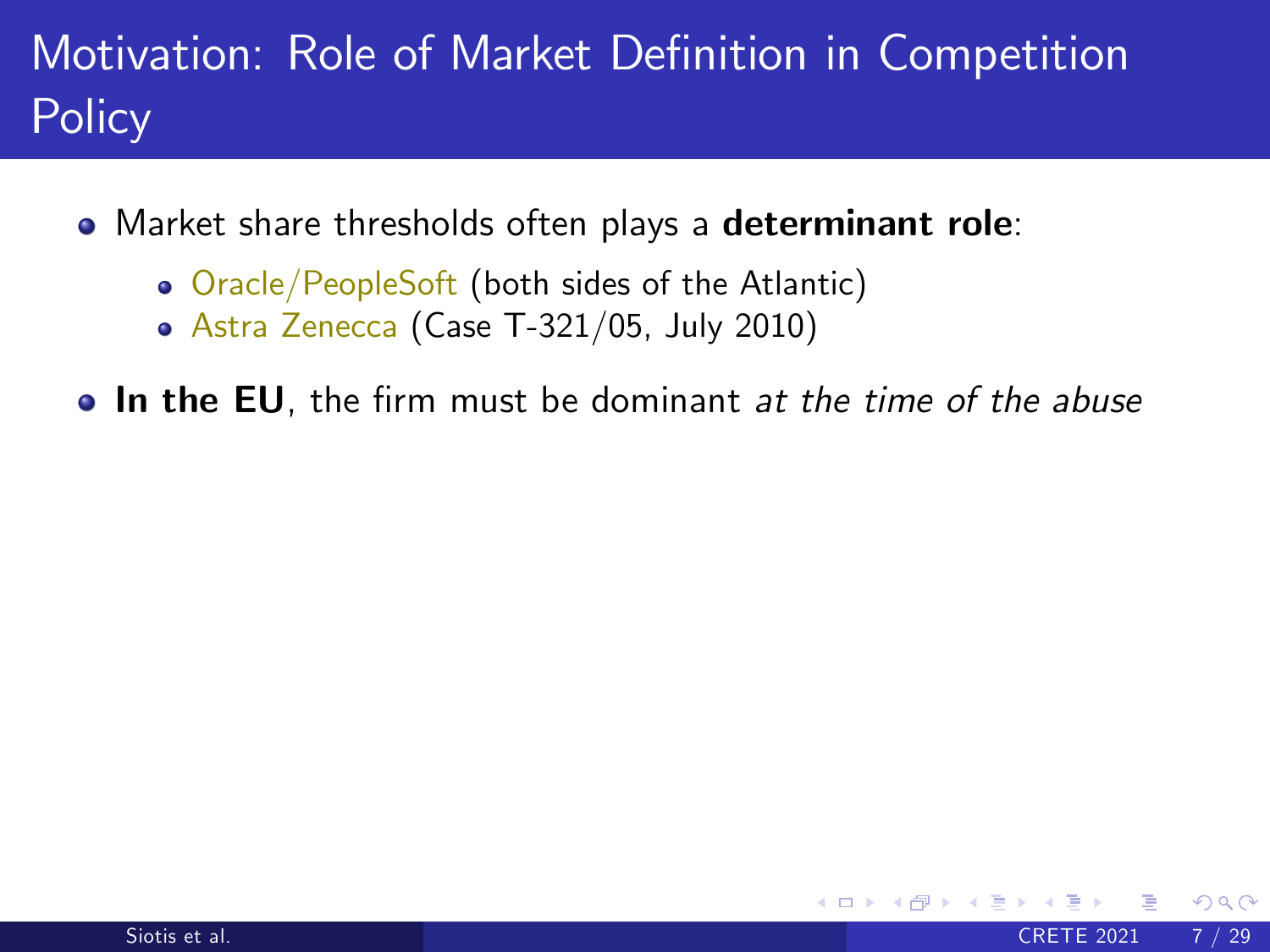- Market share thresholds often plays a determinant role:
	- Oracle/PeopleSoft (both sides of the Atlantic)
	- Astra Zenecca (Case T-321/05, July 2010)
- **In the EU**, the firm must be dominant at the time of the abuse

- Servier case:
	- Perindopril is an anti-hypertensive ACE inhibitor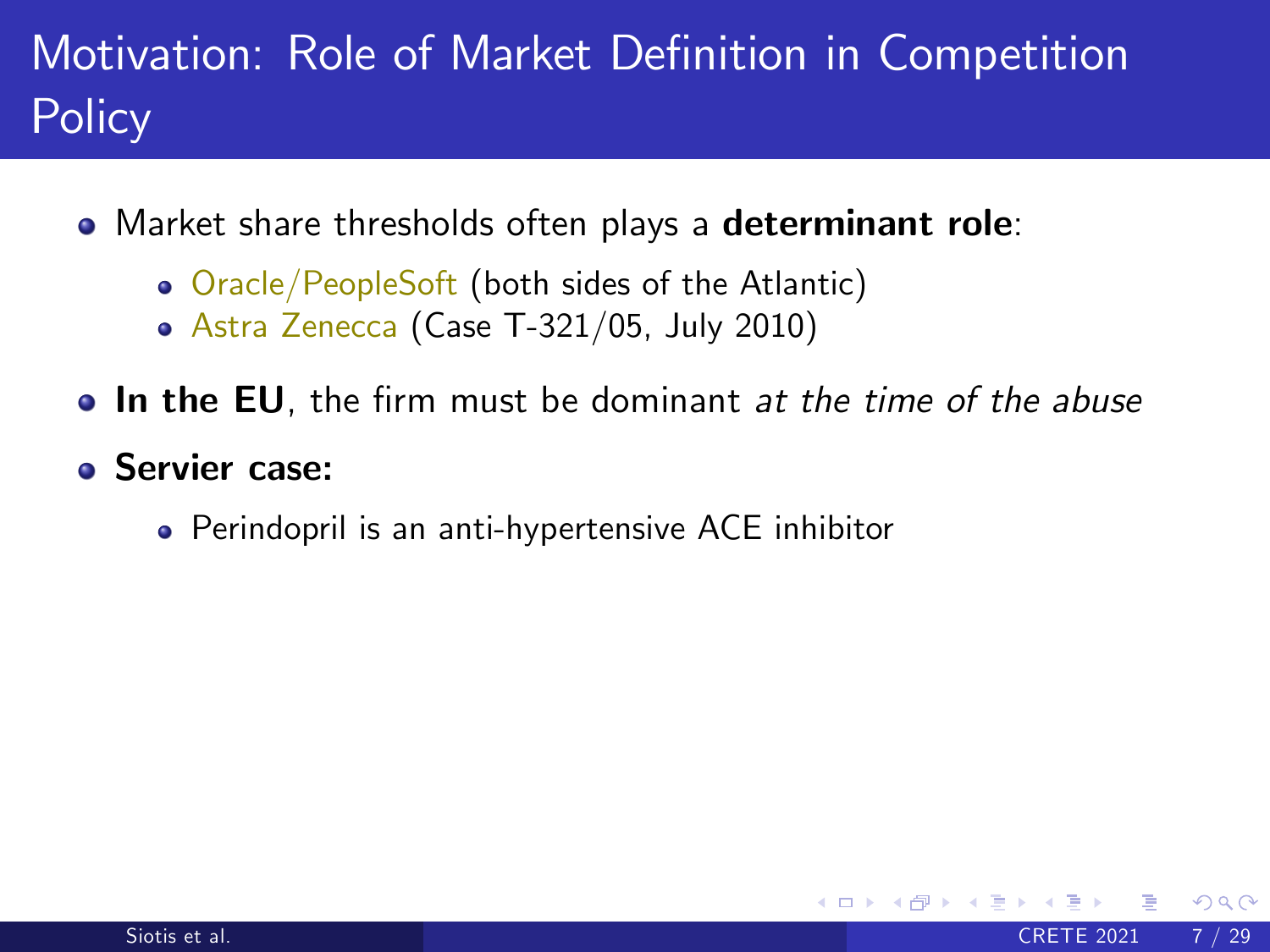- Market share thresholds often plays a determinant role:
	- Oracle/PeopleSoft (both sides of the Atlantic)
	- Astra Zenecca (Case T-321/05, July 2010)
- In the EU, the firm must be dominant *at the time of the abuse*

#### Servier case:

- Perindopril is an anti-hypertensive ACE inhibitor
- **.** Commission deemed that:
- "The relevant market is defined as comprising of original and generic perindopril in each of the four national markets defined above".

#### GSK/Paroxteine:

Paroxetine is an anti-depressant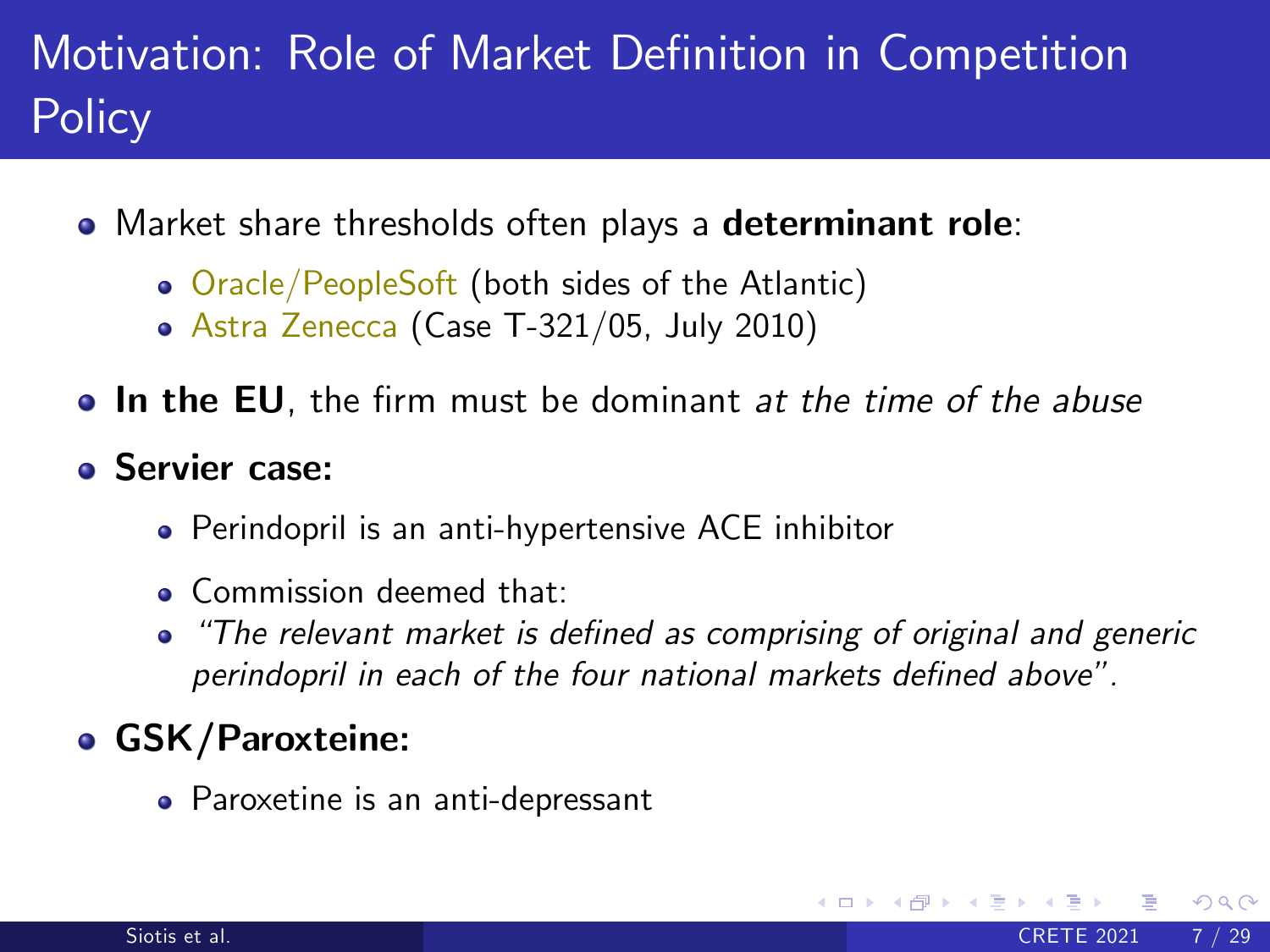- Market share thresholds often plays a determinant role:
	- Oracle/PeopleSoft (both sides of the Atlantic)
	- Astra Zenecca (Case T-321/05, July 2010)
- In the EU, the firm must be dominant *at the time of the abuse*

#### Servier case:

- Perindopril is an anti-hypertensive ACE inhibitor
- **.** Commission deemed that:
- "The relevant market is defined as comprising of original and generic perindopril in each of the four national markets defined above".

4 D F

#### GSK/Paroxteine:

- Paroxetine is an anti-depressant
- CMA deemed that GSK was dominant (molecular market).

 $QQQ$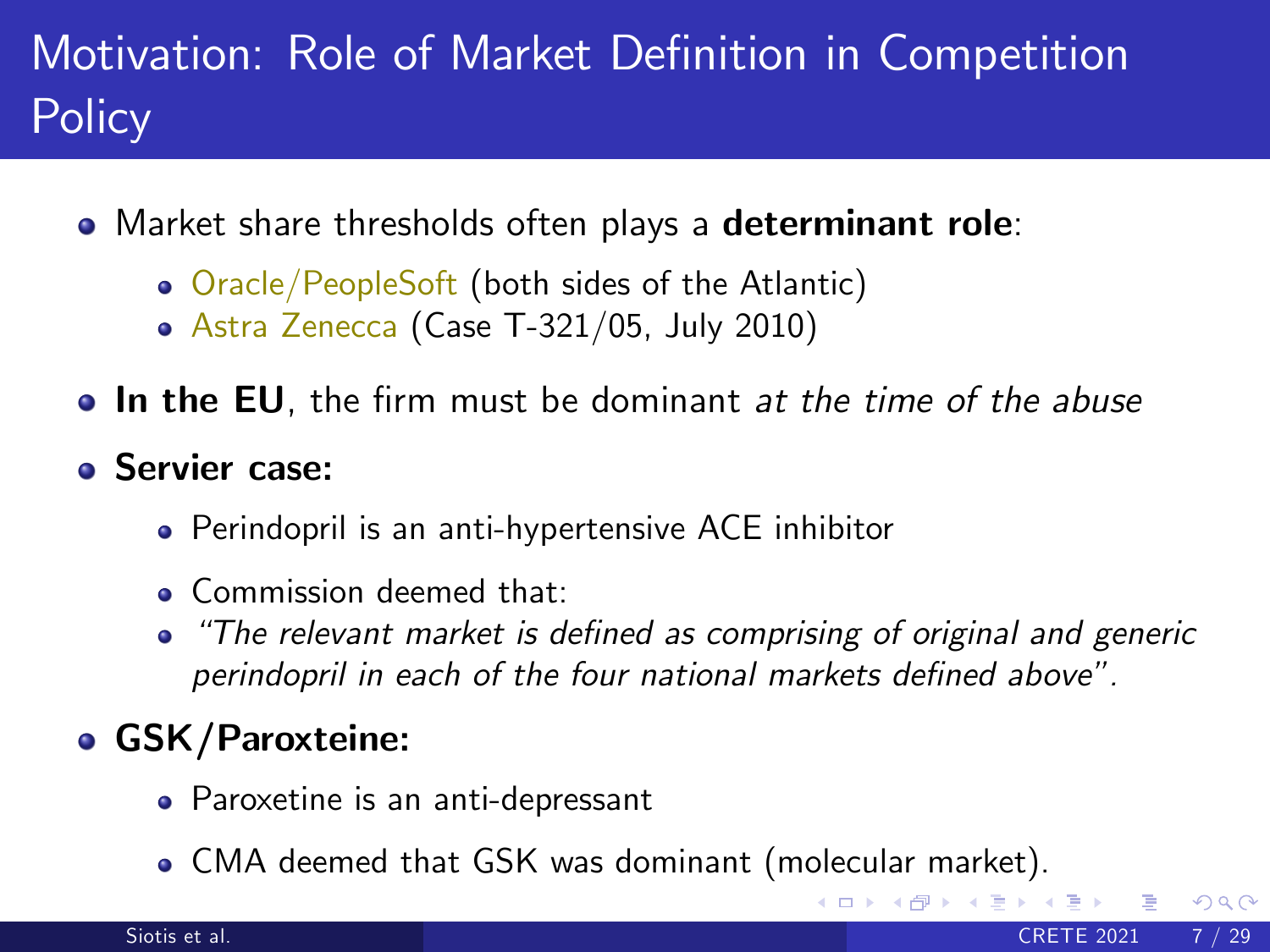- If they exist, competition authorities tend to stick to precedents w.r.t. to market definition.
- We investigate whether antitrust market boundaries may change over (a short period of) time in the absence of:
	- Regulatory change
	- **•** Technological improvements
	- Changes in trade policy
	- Launch of new product varieties
- Assess the importance of non-price instruments in determining market boundaries
- Should firms with a (conventionally defined) low market share fall under Art. 102?

 $200$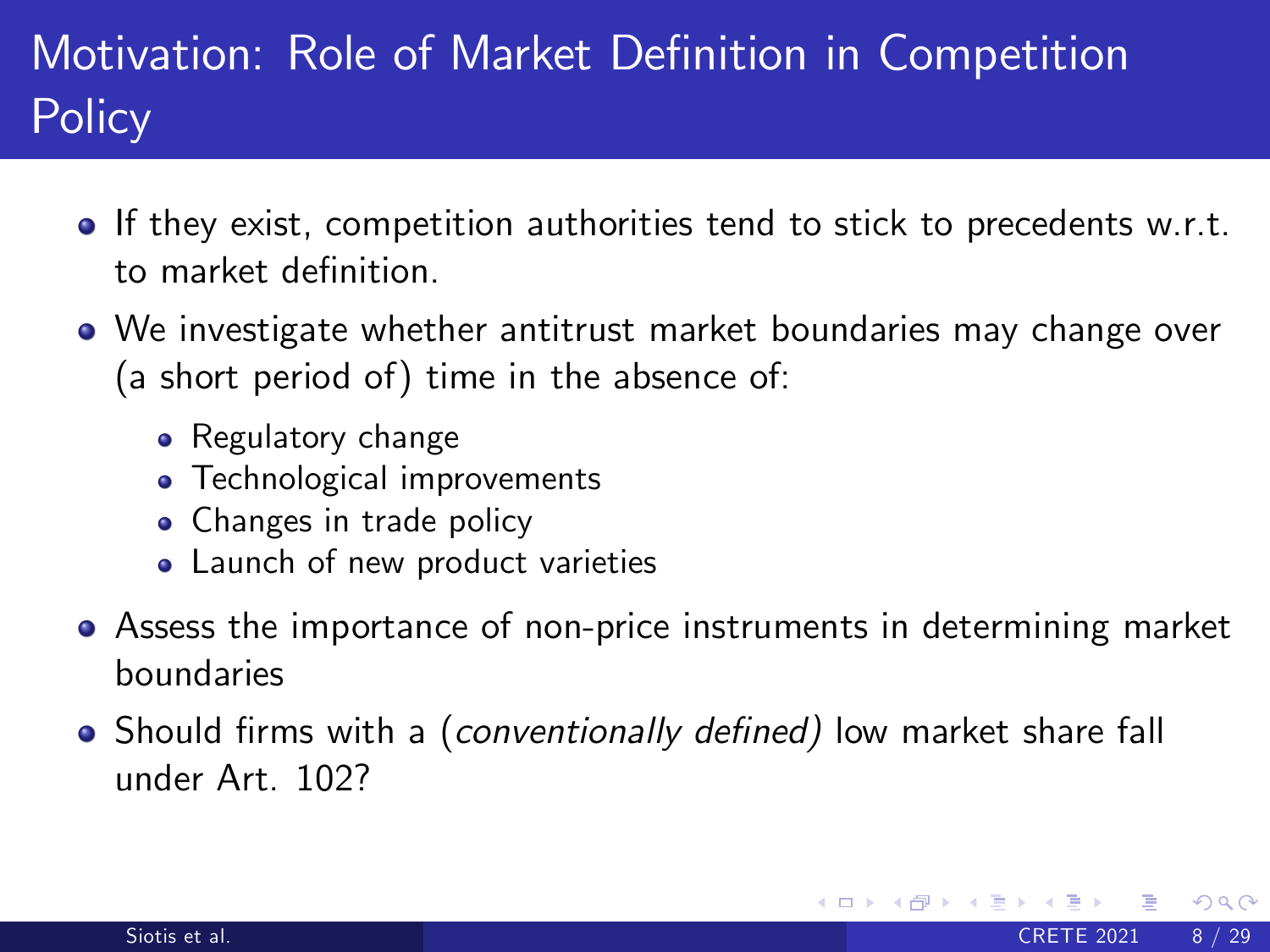#### A puzzle: "wrong elasticities"?

• Price and quantities around LoE (Loss of Exclusivity)



Siotis et al. () CRETE 2021 9 / 29

E K

4 D F  $\rightarrow$  <span id="page-18-0"></span> $QQ$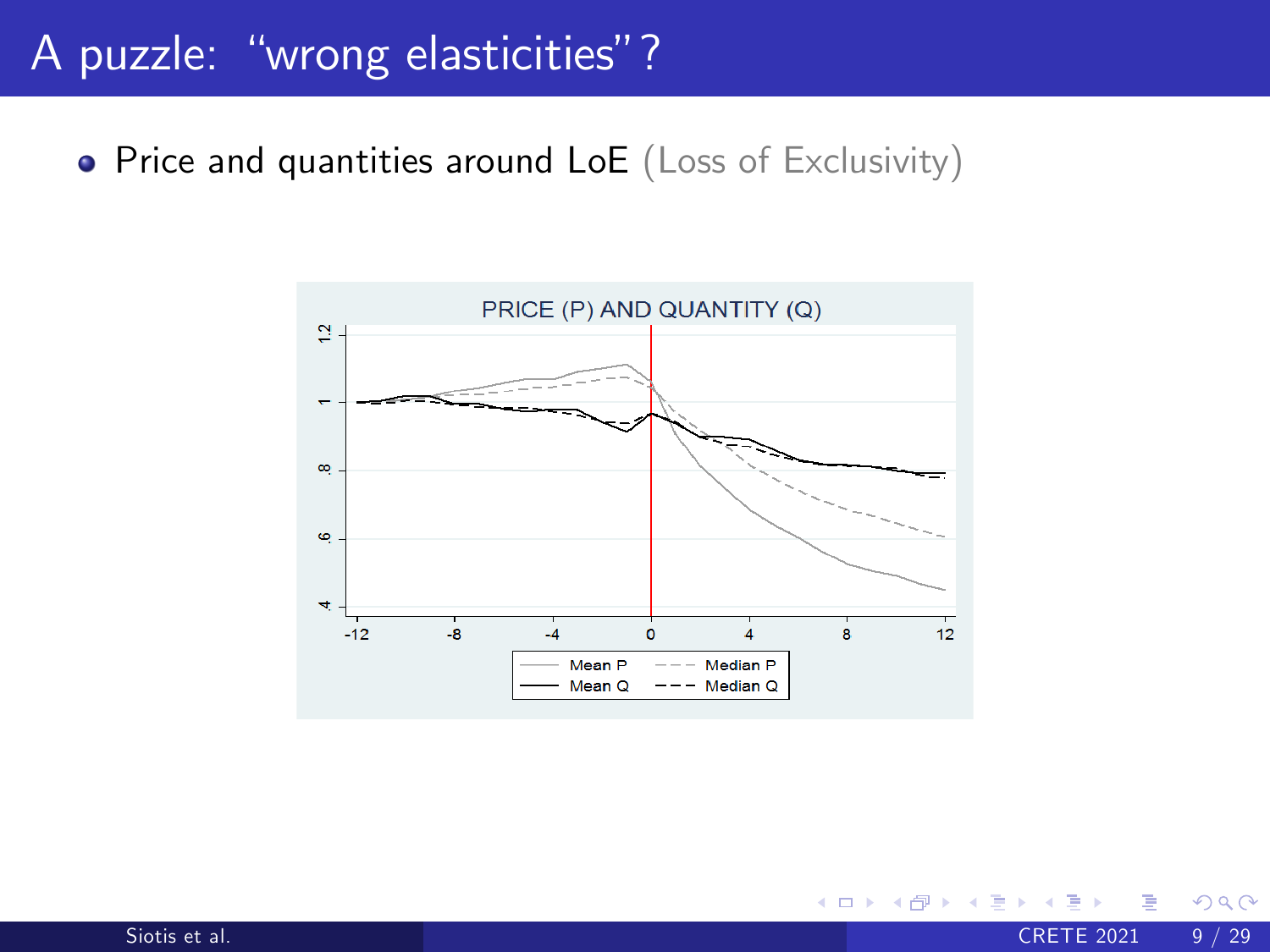### A puzzle: "wrong elasticities"?

• Price and quantities around LoE (Loss of Exclusivity)



 $\Omega$ 

- Price elasticity with "wrong" sign?
- $\bullet$  Q competitors  $\uparrow$ : negative cross-price elasti[cit](#page-18-0)[y?](#page-20-0)

Siotis et al. () CRETE 2021 9 / 29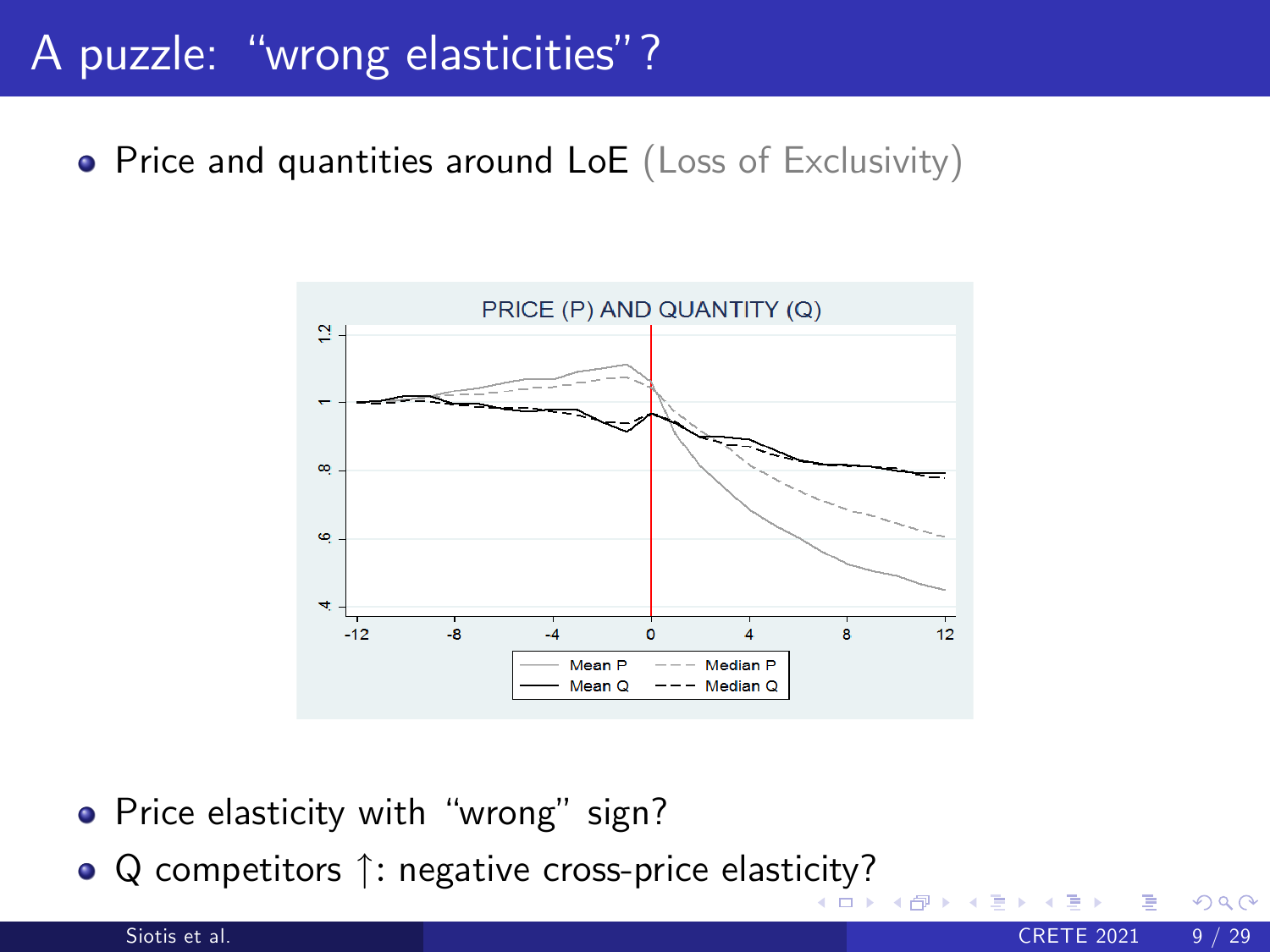## An explanation: promotional effort  $(15\textdegree{-}20\textdegree{})$  of revenues)

#### **• Promotion and Prices**



<span id="page-20-0"></span>4 0 8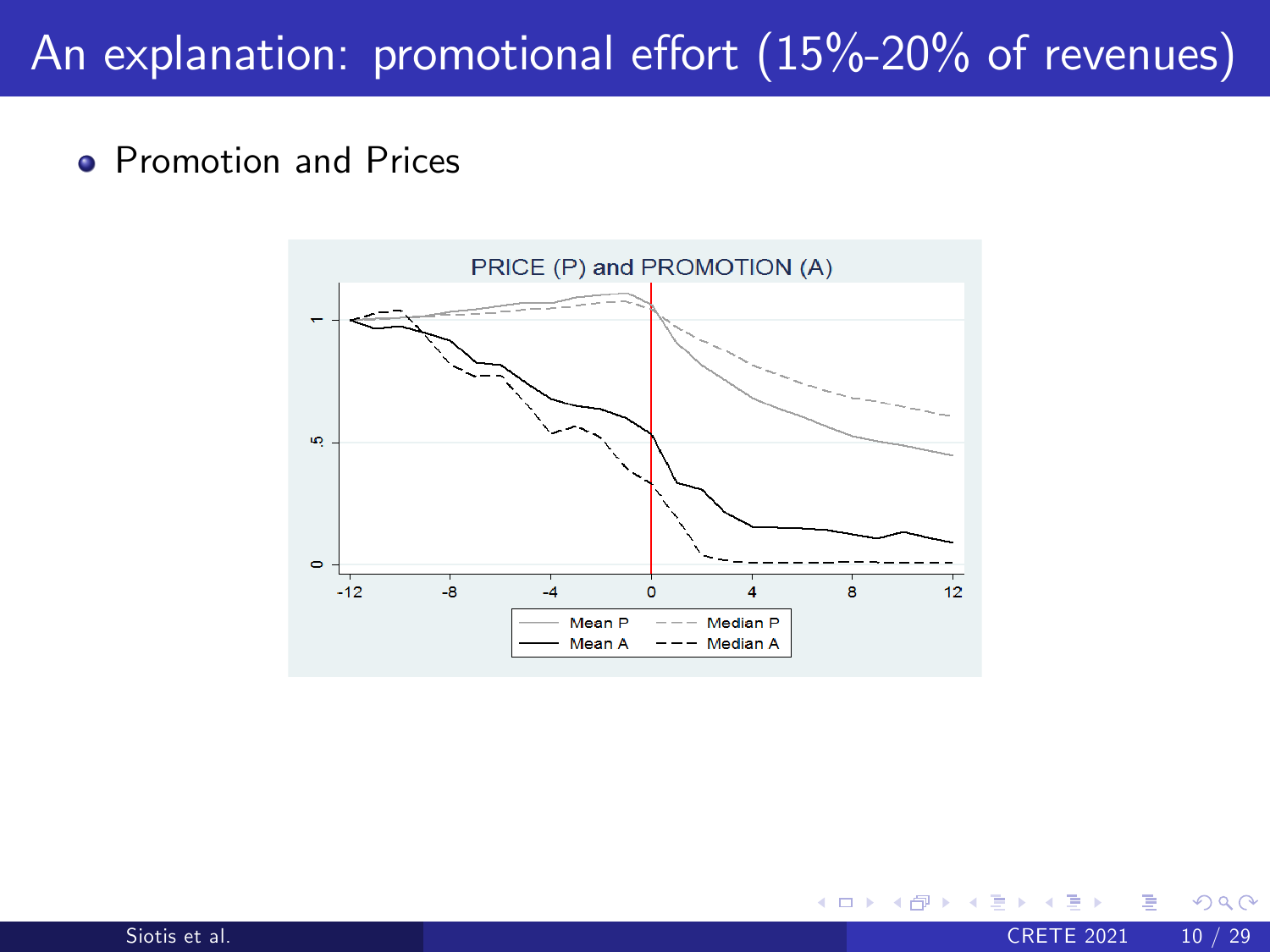## Likely Mechanism (Castanheira et al. 2019, JHE)

- **•** Probable mechanism behind the result:
	- Non-price competition dominant pre-LoE
	- Generic entry reduces profits, and hence promotion
	- Makes little sense to spend on promotion in the presence of perfect substitutes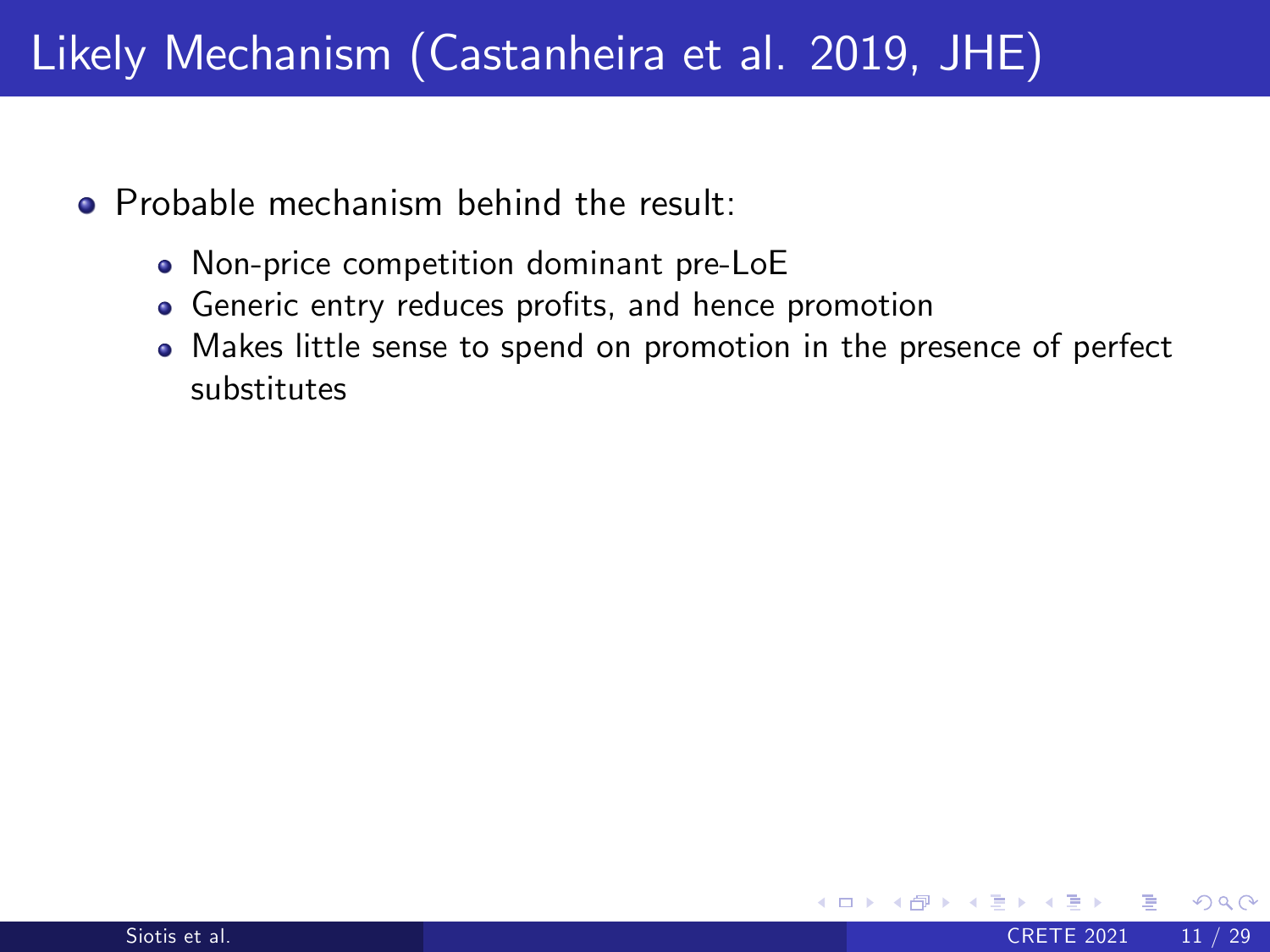## Likely Mechanism (Castanheira et al. 2019, JHE)

- **•** Probable mechanism behind the result:
	- Non-price competition dominant pre-LoE
	- Generic entry reduces profits, and hence promotion
	- Makes little sense to spend on promotion in the presence of perfect substitutes
- **•** Promotion drop means that doctors' decision-tree is modified
	- They treat generics of the same molecule as substitutes...
	- ...but not in the same basket as other on patent (Branded) molecules
	- $\bullet$  Collateral damage: drug A's capacity to exercise competitive pressure on B also drops

つひい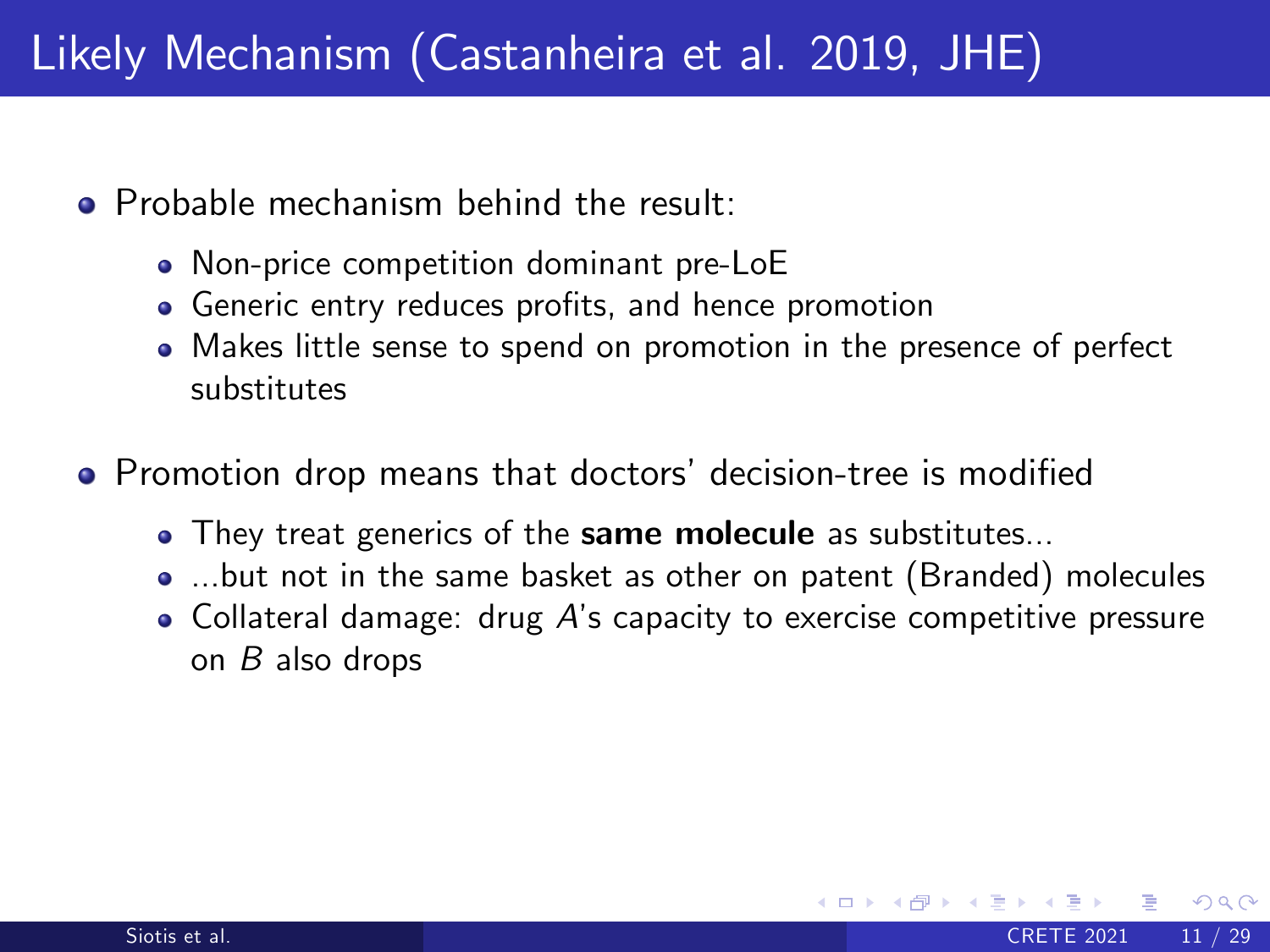### Empirical strategy

• Test idea that definition of relevant market is contingent on competitive concerns

 $\Omega$ 

4 D F

 $\bullet \rightarrow$  We take the SNIPP seriously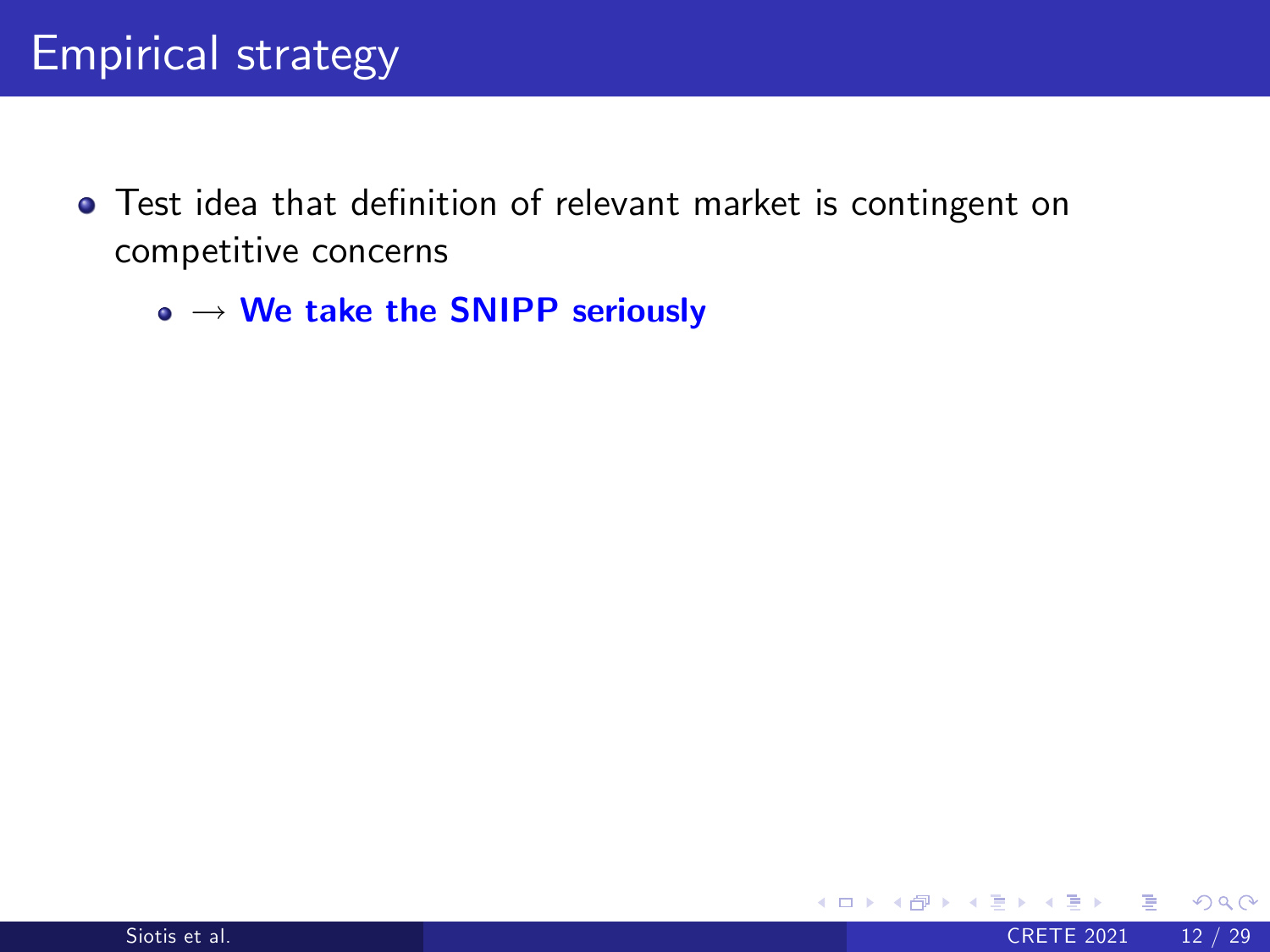- Test idea that definition of relevant market is contingent on competitive concerns
	- $\bullet \rightarrow$  We take the SNIPP seriously
- SNIPP: what products (and geogr. areas) should hypothetical monopolist control to  $\uparrow$  prices by 5% or more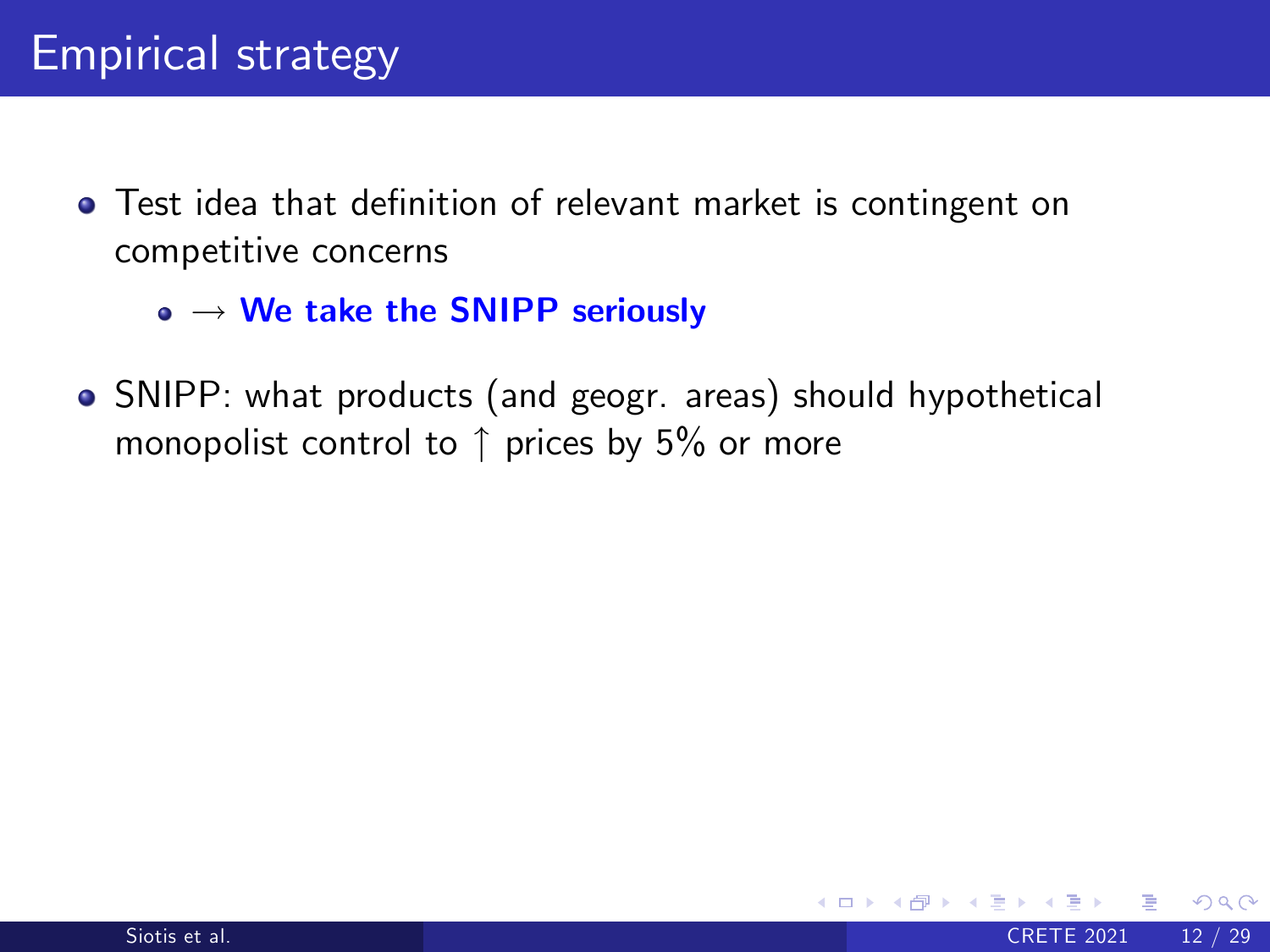- Test idea that definition of relevant market is contingent on competitive concerns
	- $\bullet \rightarrow \mathsf{We}$  take the SNIPP seriously
- SNIPP: what products (and geogr. areas) should hypothetical monopolist control to  $\uparrow$  prices by 5% or more
- **Empirical challenge:** need to test **evolution** of own and cross price elasticities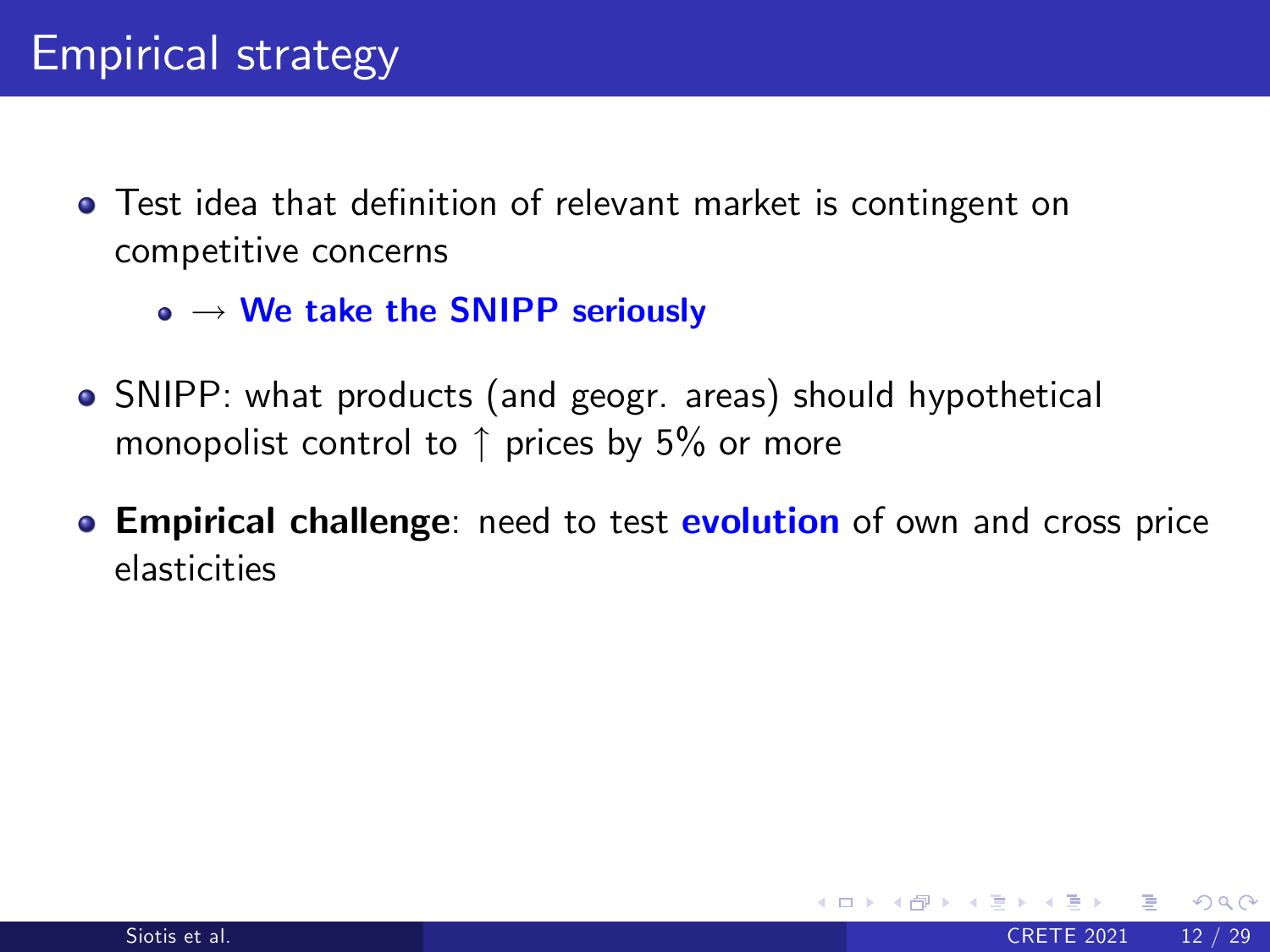- IMS data for the US: 10 years / quarterly frequency
- **Prices** and **quantities** for all drug-package pairs sold in the US during 1994 Q1 through to 2003 Q4
- Market  $=$  ATC3 level (common starting point in EU merger)
- **•** Drug level **promotion**: detailing (personal visits to physicians), distribution of free samples, and adverts in specialised journals
	- Data for the most important ATC3 markets (sample: of 49 ATC3 markets, 231 molecules of which 89 experience generic entry)

- Precise timing of generic entry (double checked with FDA)
- Clear identification of originators vs. generic producers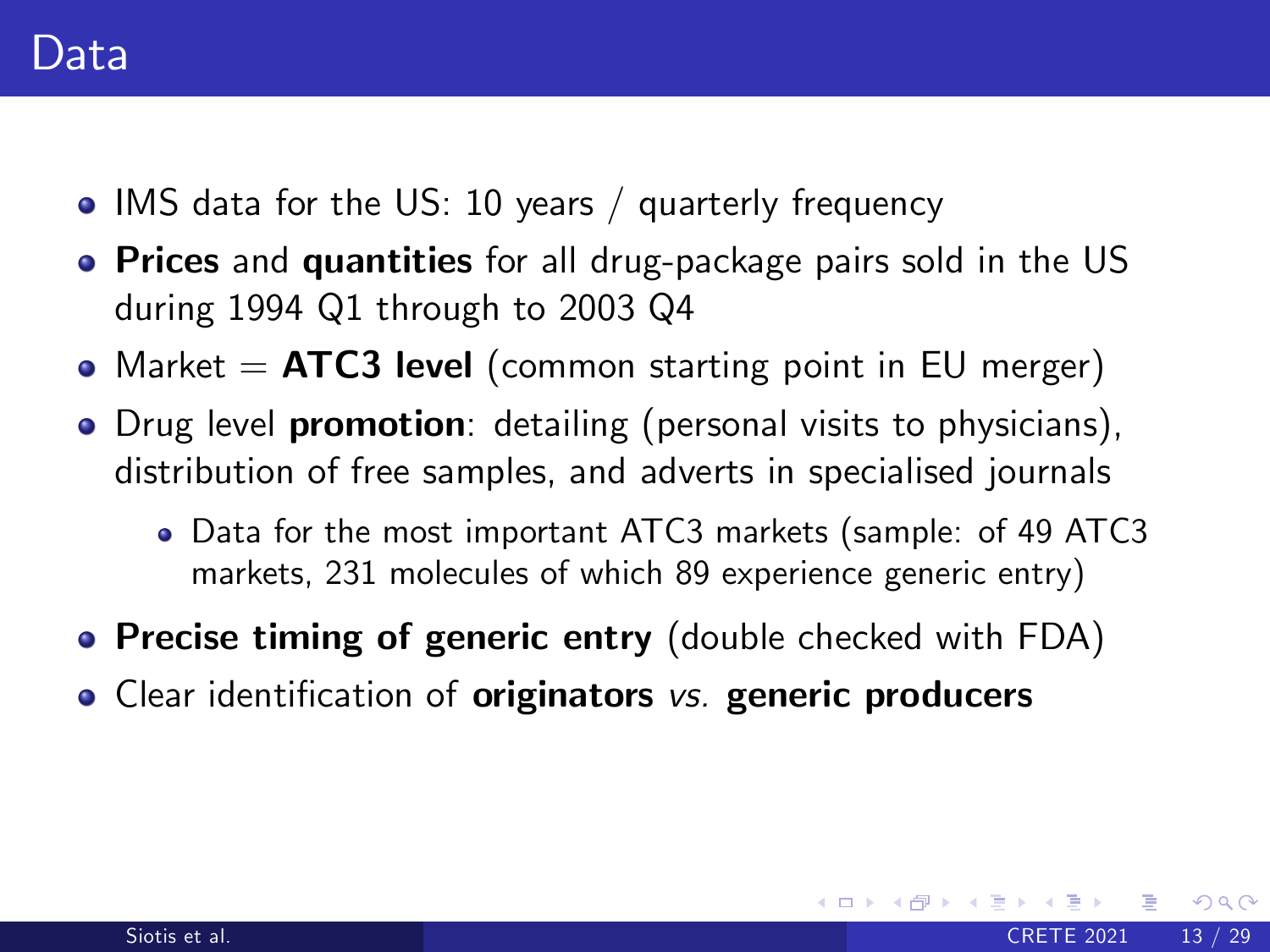• Market share of a molecule *i* at quarter *t* function of own and competitors' prices  $p$  and advertising  $a$ ,

4 0 8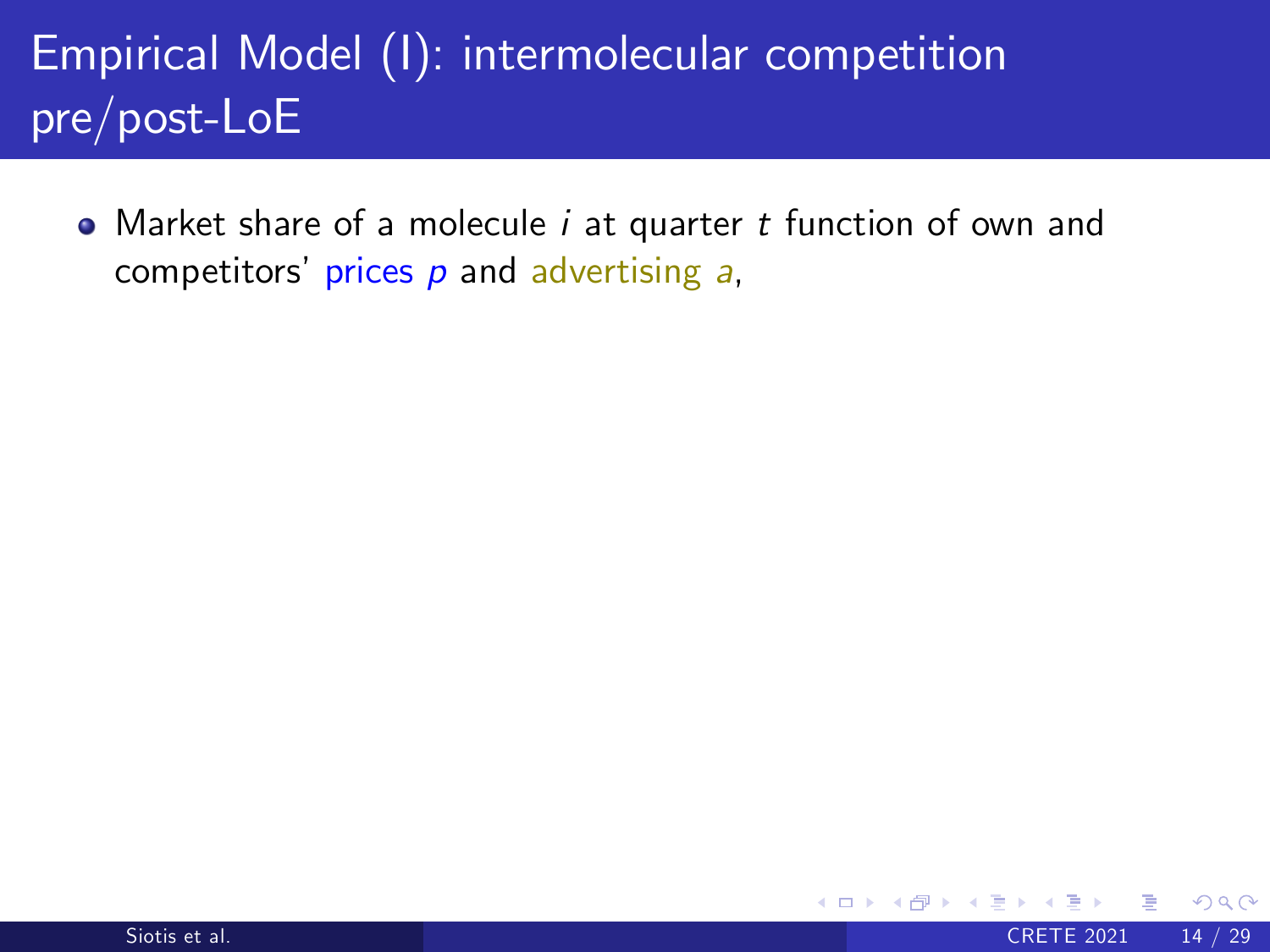• Market share of a molecule *i* at quarter *t* function of own and competitors' prices  $p$  and advertising  $a$ , with:

 $\Omega$ 

 $\bullet$   $E = a$  post-LoE dummy (0 if pre-LoE)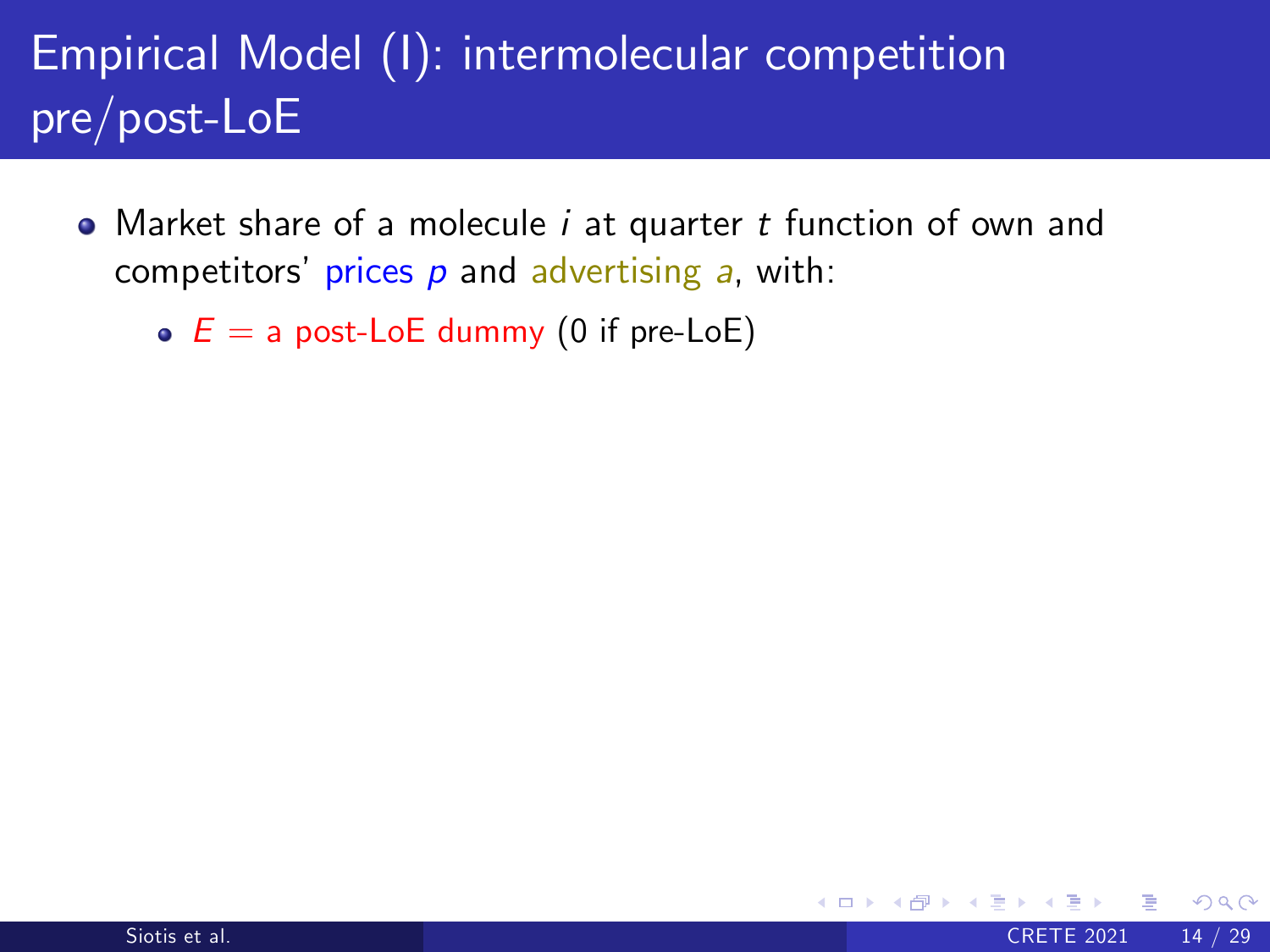- Market share of a molecule *i* at quarter *t* function of own and competitors' prices  $p$  and advertising  $a$ , with:
	- $E = a$  post-LoE dummy (0 if pre-LoE)
	- $MS =$  originator pre-LoE ; (originator + generics) post-LoE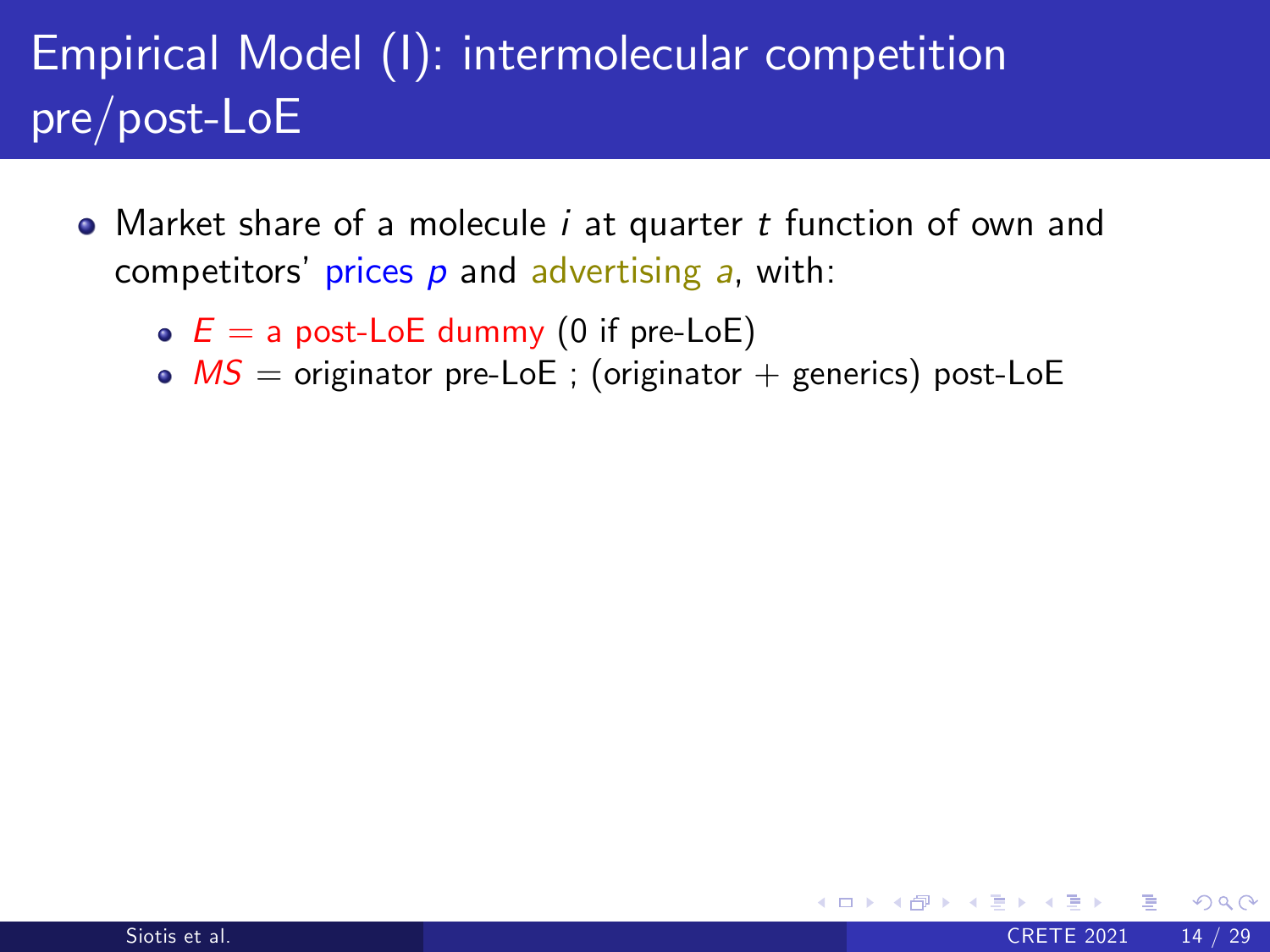- Market share of a molecule *i* at quarter *t* function of own and competitors' prices  $p$  and advertising  $a$ , with:
	- $E = a$  post-LoE dummy (0 if pre-LoE)
	- $MS =$  originator pre-LoE ; (originator + generics) post-LoE

 $200$ 

 $\bullet$  *MS*, a, and p are expressed in log

 $MS_{it} = \beta_1 p_{it} + \beta_2 a_{it}$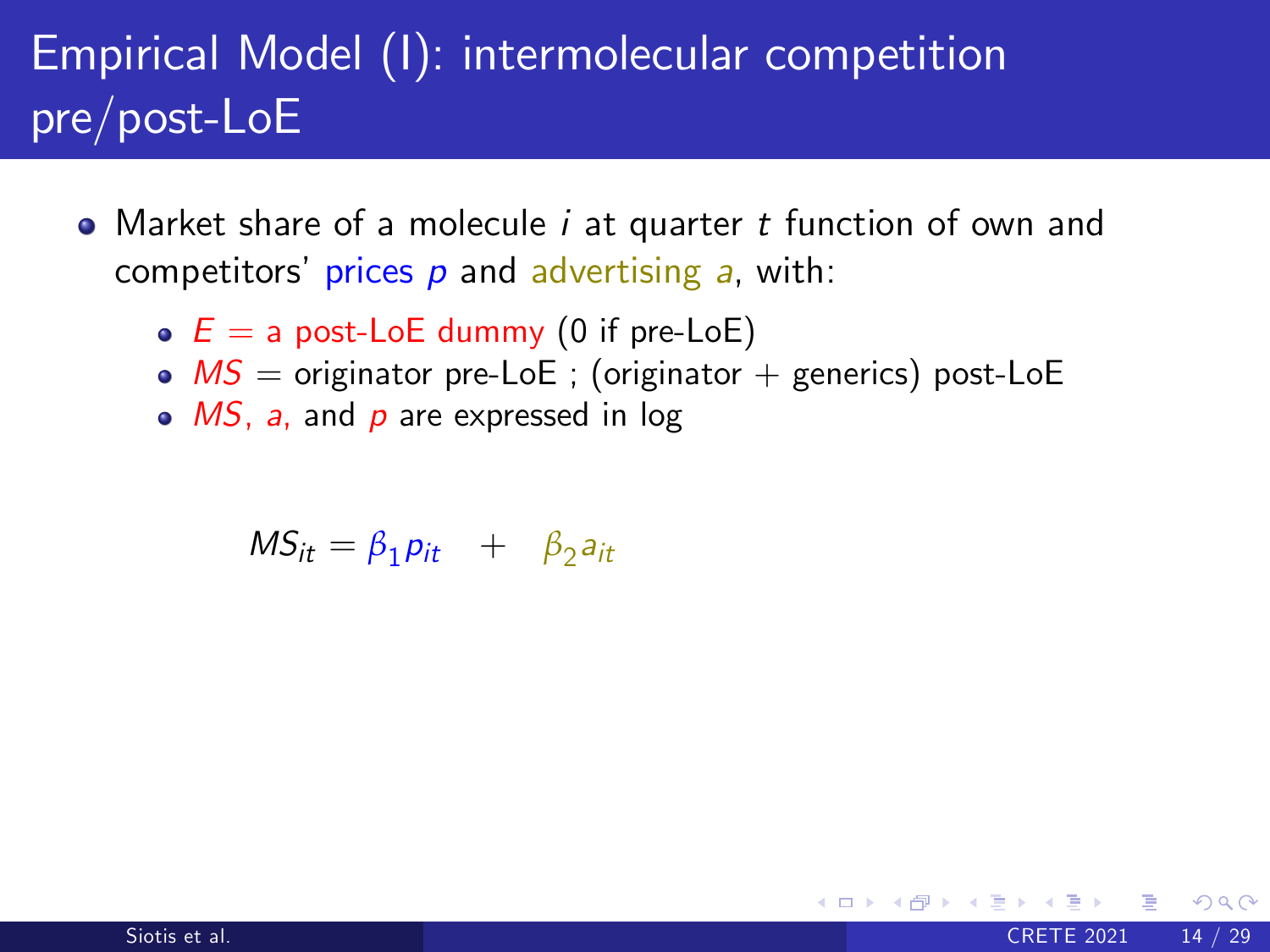- Market share of a molecule *i* at quarter *t* function of own and competitors' prices  $p$  and advertising  $a$ , with:
	- $E = a$  post-LoE dummy (0 if pre-LoE)
	- $MS =$  originator pre-LoE ; (originator + generics) post-LoE
	- $\bullet$  *MS*, a, and p are expressed in log

 $MS_{it} = \beta_1 p_{it} + \beta_2 a_{it} + \beta_3 (1 - E) p_{-it} + \beta_4 E p_{-it} + ...$ x-price, before vs after

 $200$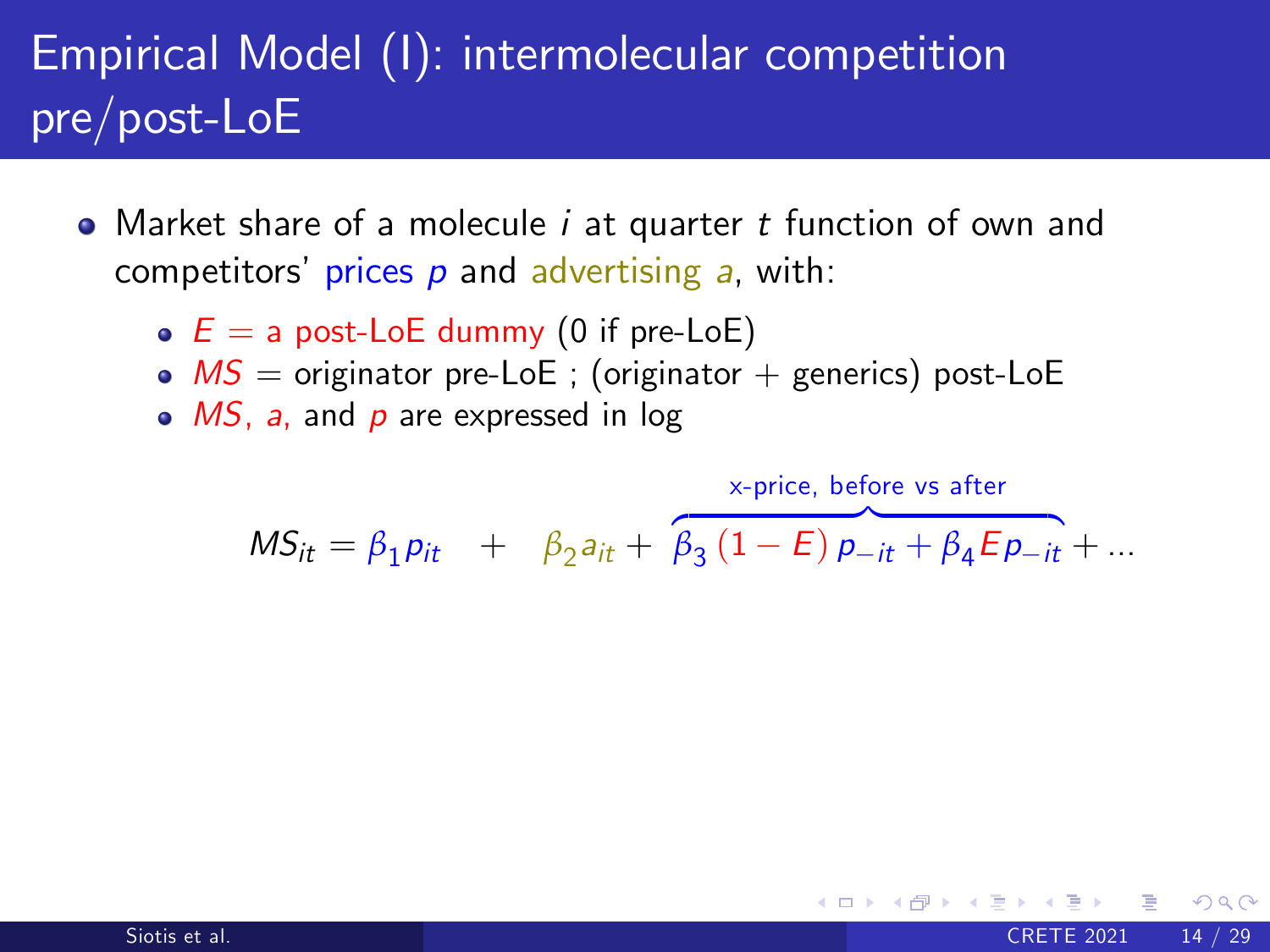- Market share of a molecule *i* at quarter *t* function of own and competitors' prices  $p$  and advertising  $a$ , with:
	- $E = a$  post-LoE dummy (0 if pre-LoE)
	- $MS =$  originator pre-LoE ; (originator + generics) post-LoE
	- $\bullet$  *MS*, a, and p are expressed in log

$$
MS_{it} = \beta_1 p_{it} + \beta_2 a_{it} + \beta_3 (1 - E) p_{-it} + \beta_4 E p_{-it} + ...
$$
  
\n
$$
\dots + \beta_5 (1 - E) a_{-it} + \beta_6 E a_{-it} + \mu_i + \mu_t + \varepsilon_{it}
$$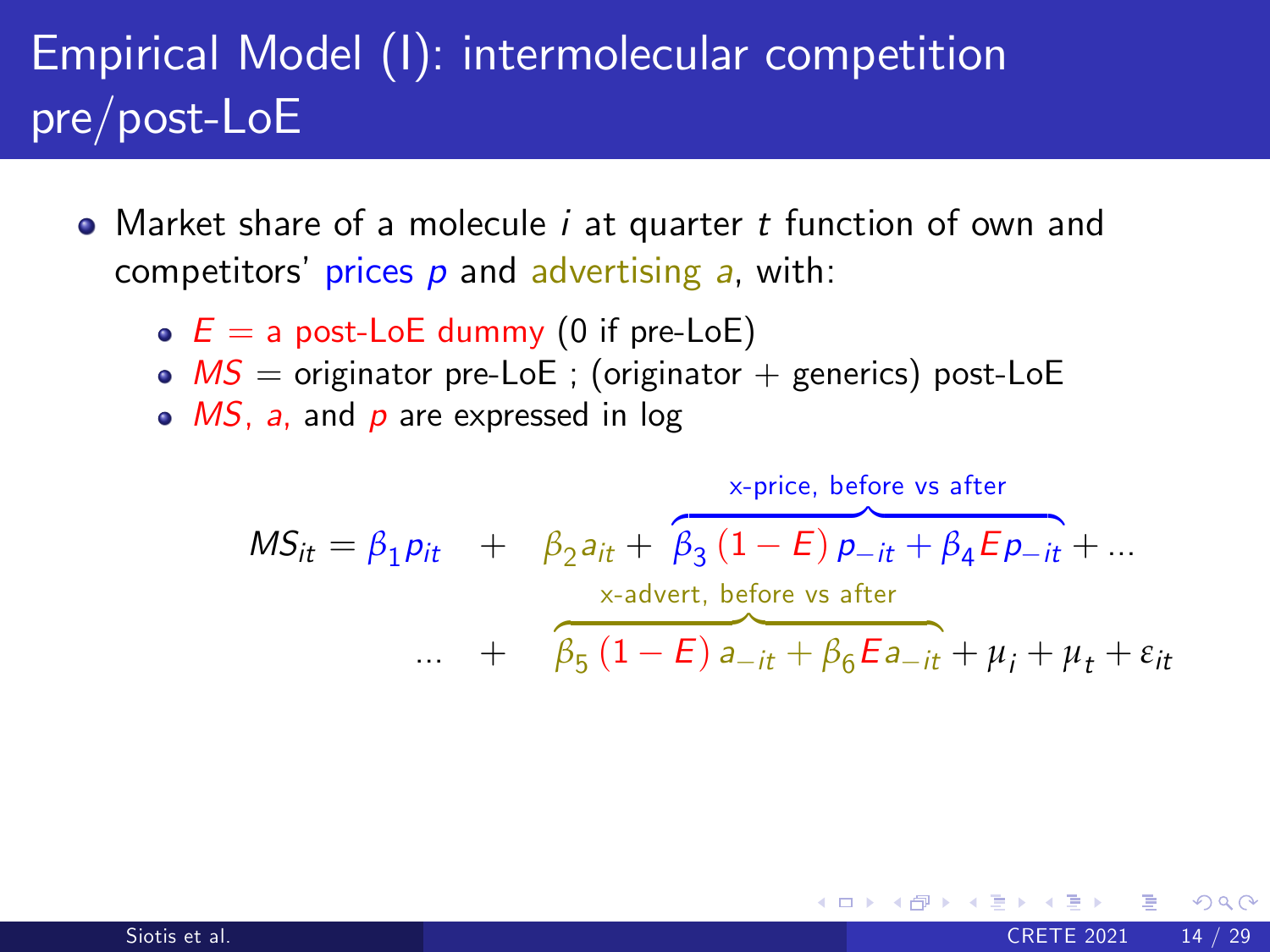● We also measure the differences between BRAND and GENERIC

<span id="page-33-0"></span>
$$
MS_{it} = \beta_1 p_{it} + \beta_2 a_{it} + \beta_3 B (1 - E) p_{-it} + \beta_4 B E p_{-it} + ...
$$
  
\n
$$
\begin{array}{rcl}\n&\times \text{price} & \text{BRAND, before vs after} \\
&\times \text{price} & \text{GEN, before vs after} \\
&\dots & + \beta_3 G (1 - E) p_{-it} + \beta_4 G E p_{-it} + ... \\
&\times \text{-advert, before vs after} \\
&\dots & + \beta_5 (1 - E) a_{-it} + \beta_6 E a_{-it} + \mu_i + \mu_t + \varepsilon_{it}\n\end{array}
$$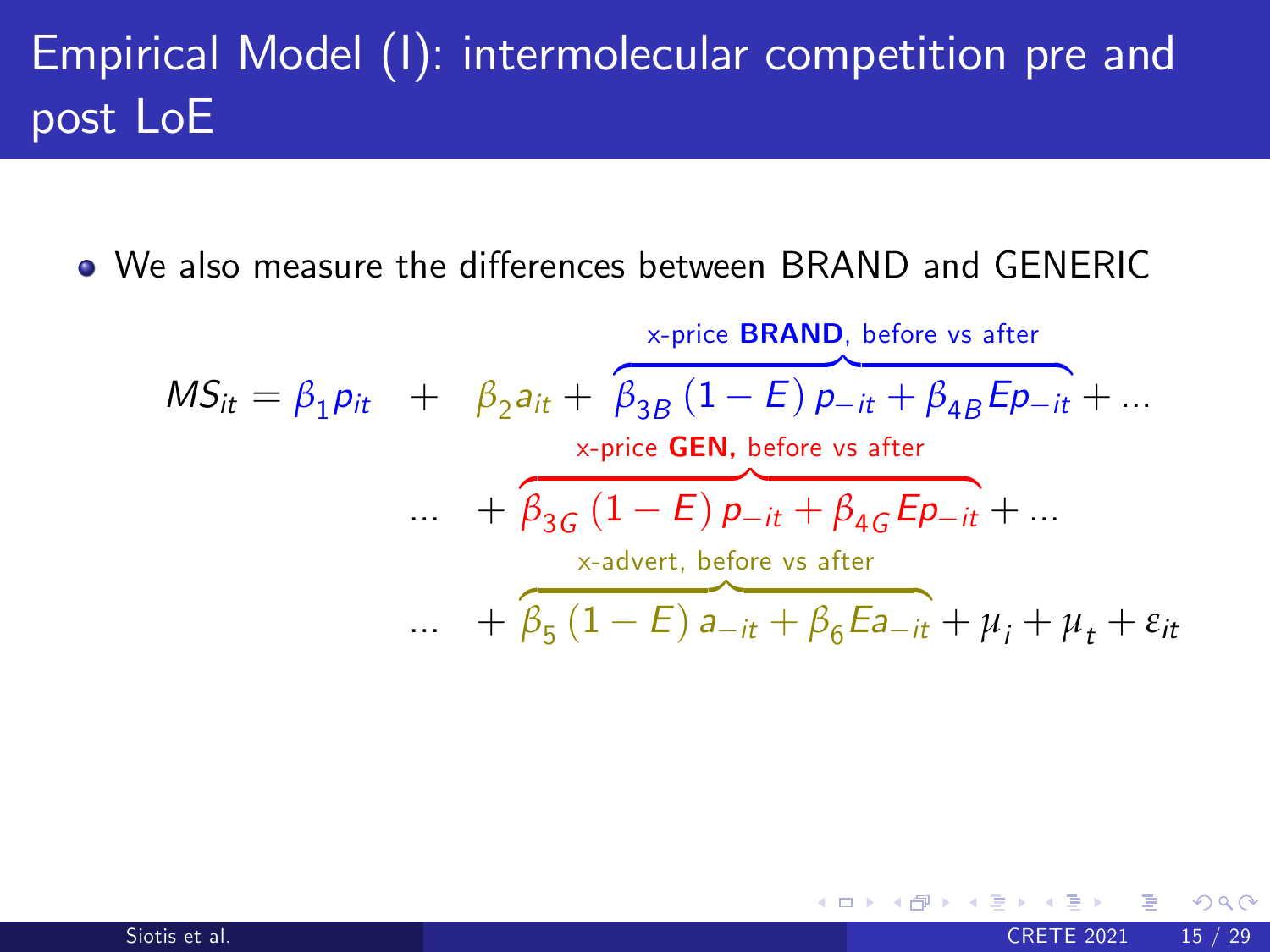|                        | (1)<br>FE-IV | (2)<br>FE   | (3)<br>FE-IV | (4)<br><b>FE-IV</b> | (5)<br>FE   | (6)<br>FE-IV | (7)<br>FE-IV |
|------------------------|--------------|-------------|--------------|---------------------|-------------|--------------|--------------|
|                        | (P)          |             | (Ad)         | (Ad & P)            |             | (Ad)         | (Ad & P)     |
| own $P$                | $-0.152$     | $-0.746**$  | $-1.102***$  | $-1.574***$         | $-0.788**$  | $-1.145***$  | $-1.608***$  |
| own adv                |              | $0.535***$  | $1.078***$   | $1.271***$          | $0.539***$  | $1.127***$   | $1.370***$   |
| comp' $P$ (pre LoE)    | 0.143        | $0.242*$    | $0.301*$     | $0.413*$            |             |              |              |
| comp' P (post)         | 0.095        | 0.238       | $0.383**$    | $0.541**$           |             |              |              |
| comp' adv (pre)        |              | $-0.189***$ | $-0.413***$  | $-0.504**$          | $-0.192***$ | $-0.431***$  | $-0.543***$  |
| comp.' adv (post)      |              | $-0.228***$ | $-0.439***$  | $-0.543***$         | $-0.199***$ | $-0.422***$  | $-0.525***$  |
| brand comp' $P$ (pre)  |              |             |              |                     | $0.353**$   | $0.480**$    | $0.626***$   |
| brand comp' $P$ (post) |              |             |              |                     | 0.196       | $0.388**$    | $0.469**$    |
| gen' comp' P (pre)     |              |             |              |                     | 0.063       | 0.058        | 0.055        |
| gen' comp' $P$ (post)  |              |             |              |                     | $0.280**$   | $0.315**$    | $0.442***$   |
|                        |              |             |              |                     |             |              |              |
| Obs                    | 3870         | 3870        | 3870         | 3870                |             | 3870         | 3870         |
| Underidentification    | < 0.0001     |             | < 0.001      | 0.0172              |             | < 0.0001     | 0.0287       |
| Endog Test             | .2723        |             | .0091        | 0.0083              |             | .0110        | 0.0001       |
| Exog Test              |              |             | .5095        |                     |             | .7535        |              |
| Hansen p val           | .0006        |             | .1443        | 0.2077              |             | .1303        | 0.2493       |
| Hansen df              | 2            |             | 2            | 3                   |             | 2            | 3            |

<span id="page-34-0"></span>K ロ > K 御 > K 君 > K 君 > 「君」 の Q Q <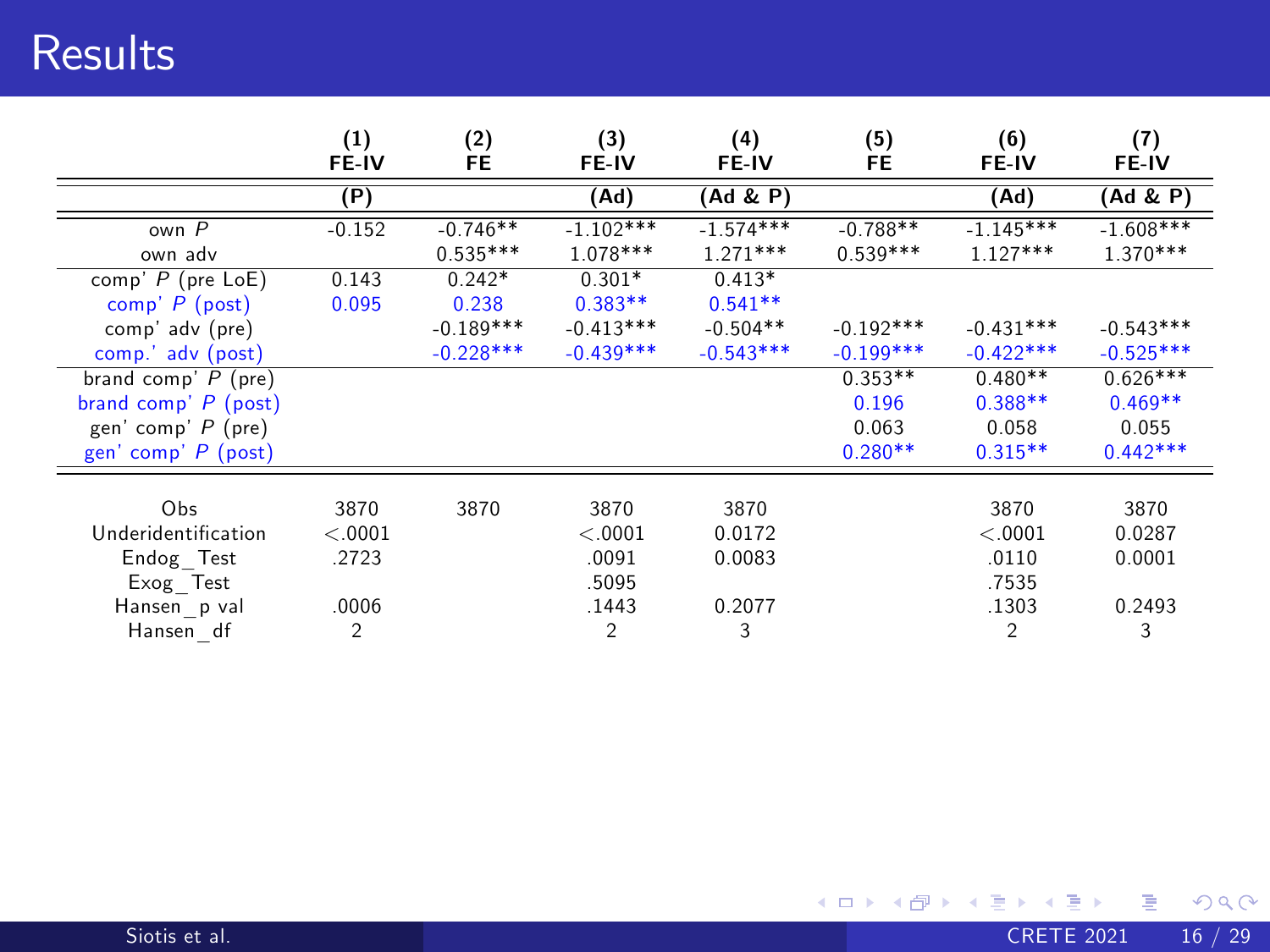#### Interpretation of the results

- For the purpose of identifying competitive interaction, promotion must be accounted for, particulalrly pre LoE
- **Exidence of asymmetric constraints: originators pricing and promotion** squeeze genericized molecules' market share
- Generics do not constraint on patent originators in the same therapeutical market.
- Since genericised molecules where once on patent, this implies that genericisation results in molecules "dropping out" of the antitrust market, despite much lower average prices
- Lumping on patent originators and genericised molecule in a single competitors' price index reduces precision
- Post LoE, inter-molecular competition is somewhat subdued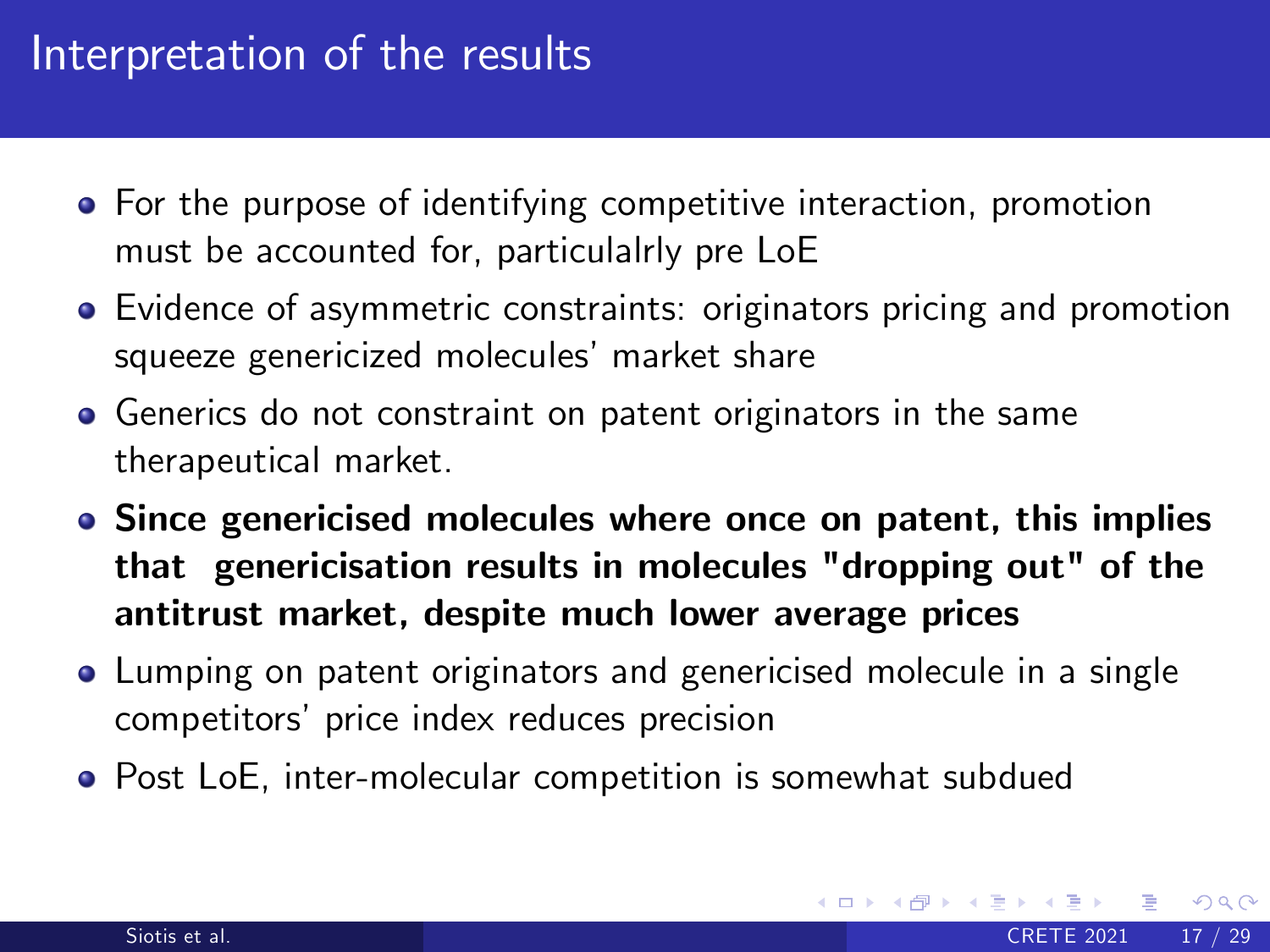### Simple and Direct Implementation of the HMT

• Hypothetical Monopolist that controls a single product:

4 0 8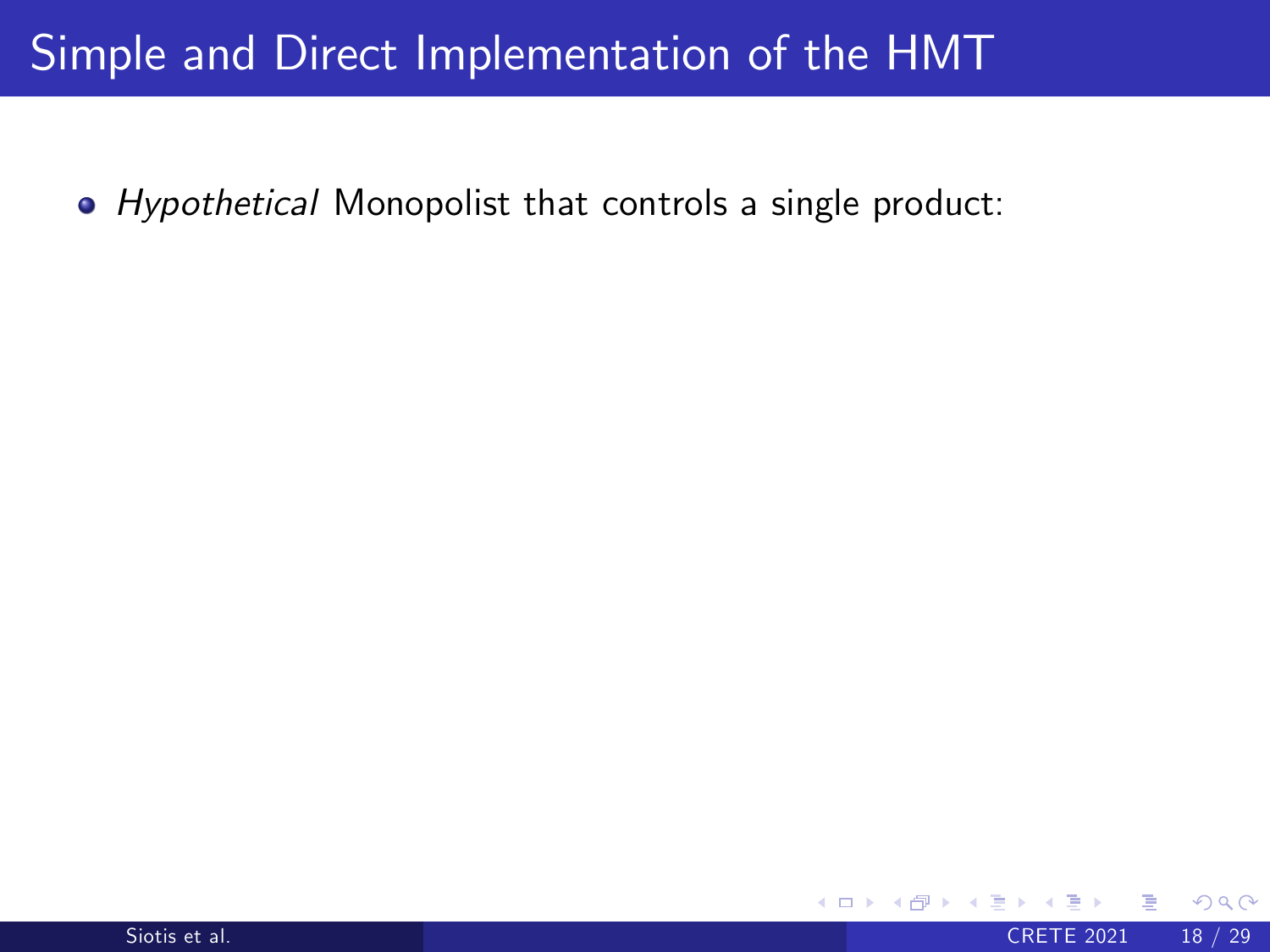### Simple and Direct Implementation of the HMT

• Hypothetical Monopolist that controls a single product:

$$
\pi_i=(p_i-c)q_i=(p_i-c)A_i p_i^{\varepsilon}
$$

where:

- $A_i$  is a demand shifter that depends on competitors' price and promotion
- Marginal cost is asumed to be constant

• 
$$
\frac{(p-c)}{p} = -\frac{1}{\varepsilon}
$$
 or equivalently  $\frac{p}{c} = \frac{\varepsilon}{\varepsilon + 1}$ 

Changes in  $\frac{p}{c}$  associated with changes in market structure indicate whenther a Hypothetical Monopolist would have the incentive to increase prices by 5% or more.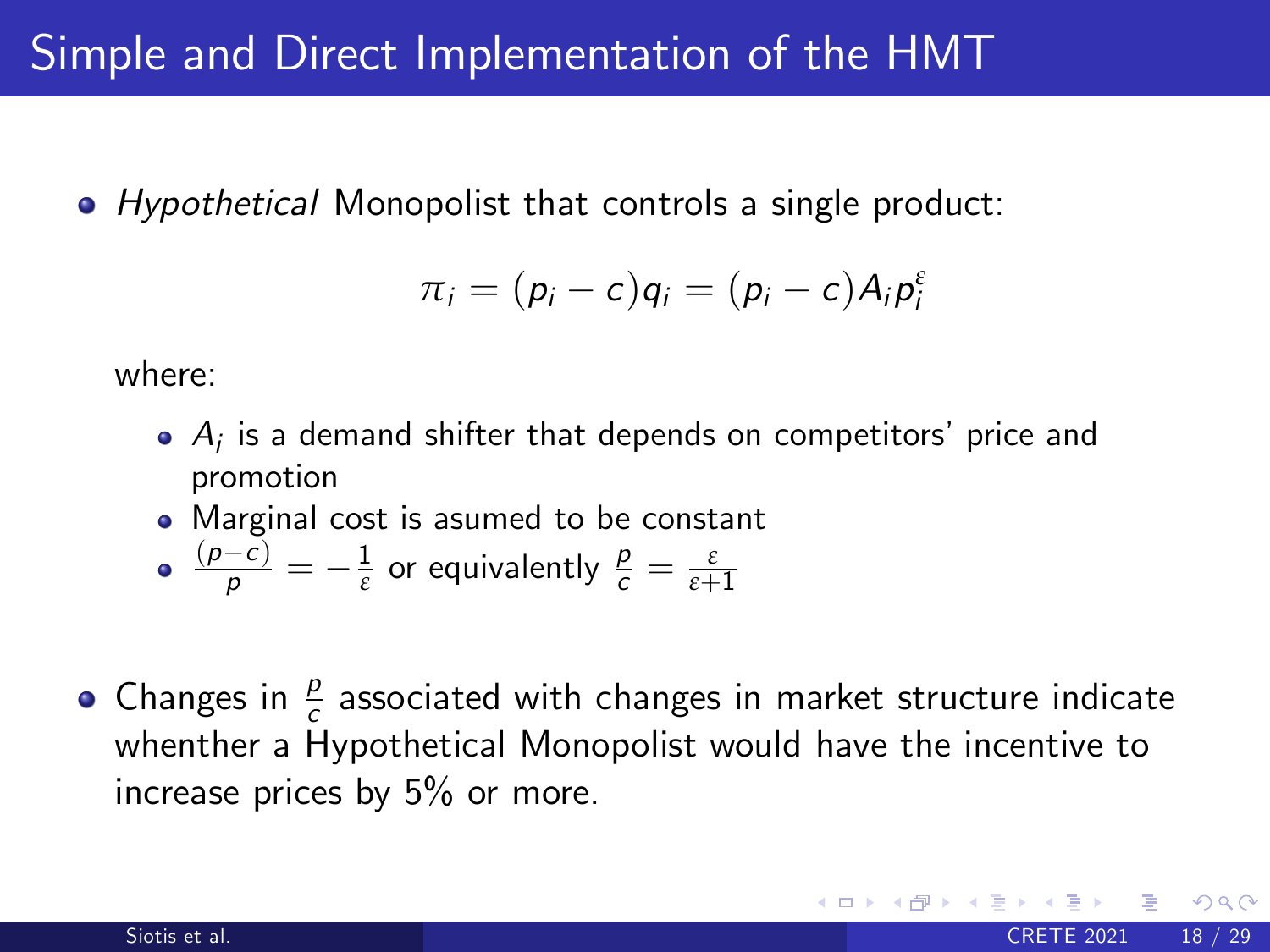# Empirical Model (II): inter and intramolecular competition post LoE

4.0.3

 $\Omega$ 

What are the market boundaries for a given generic producer?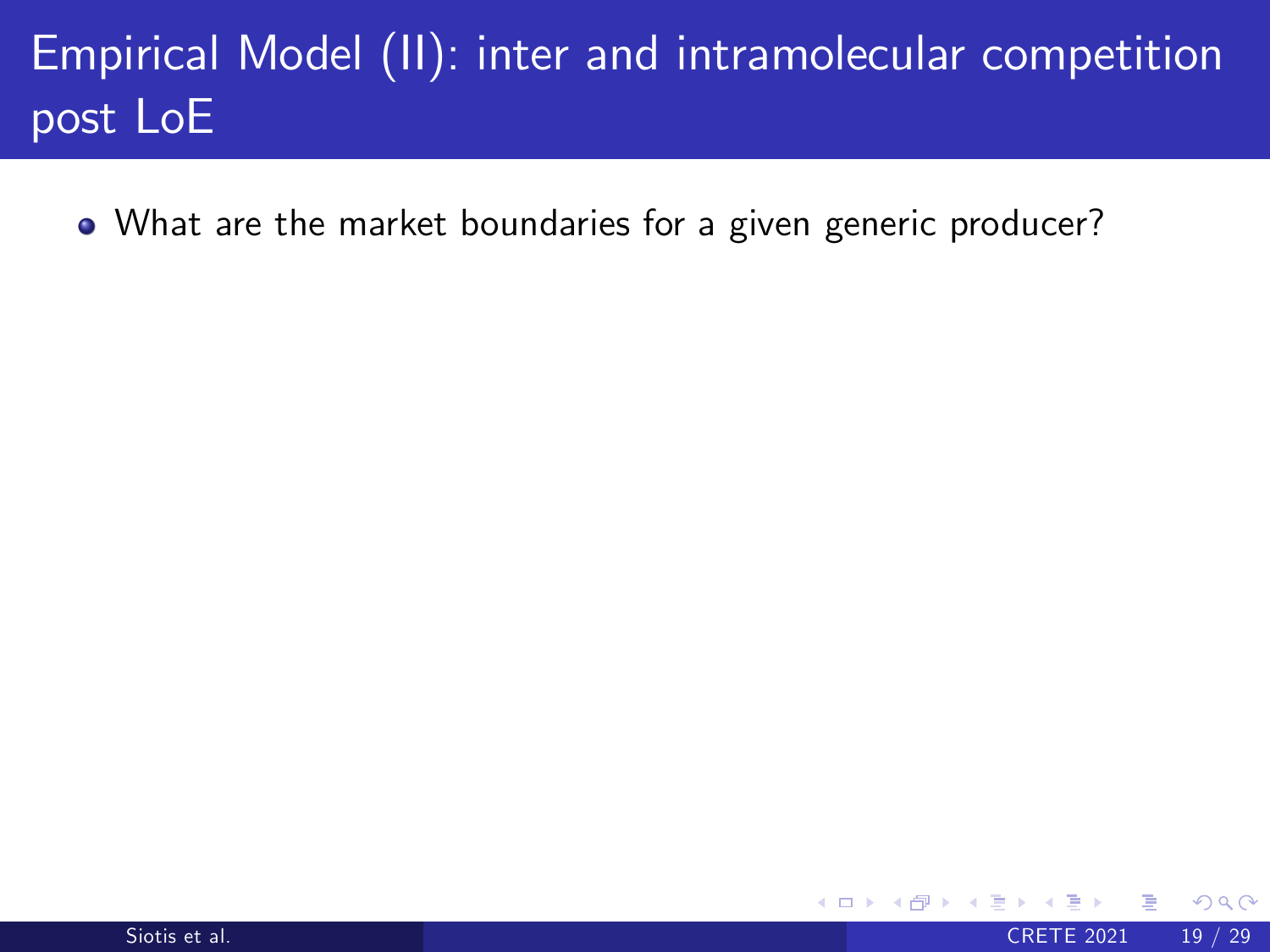# Empirical Model (II): inter and intramolecular competition post LoE

What are the market boundaries for a given generic producer?

$$
MS_{it}^{G} = \beta_{1} p_{it}^{G} + \beta_{2} p_{it}^{-G} + \beta_{3} p_{it}^{B} + ... + \beta_{4} p_{-it}^{G} + \beta_{5} p_{-it}^{B} + ... + \beta_{6} a_{it}^{B} + \beta_{7} a_{-it}^{B} + \mu_{i} + \mu_{t} + \varepsilon_{it}
$$

where:

- *i* stands for same molecule  $/ -i$  for other molecule
- G stands for generic  $/ G$  for other generic versions of i
- $\bullet$  B is for **brand**
- Generic producer/drug pair market share post LoE (1&2):
- Single generic producer (3) and single originator/generics producer (4)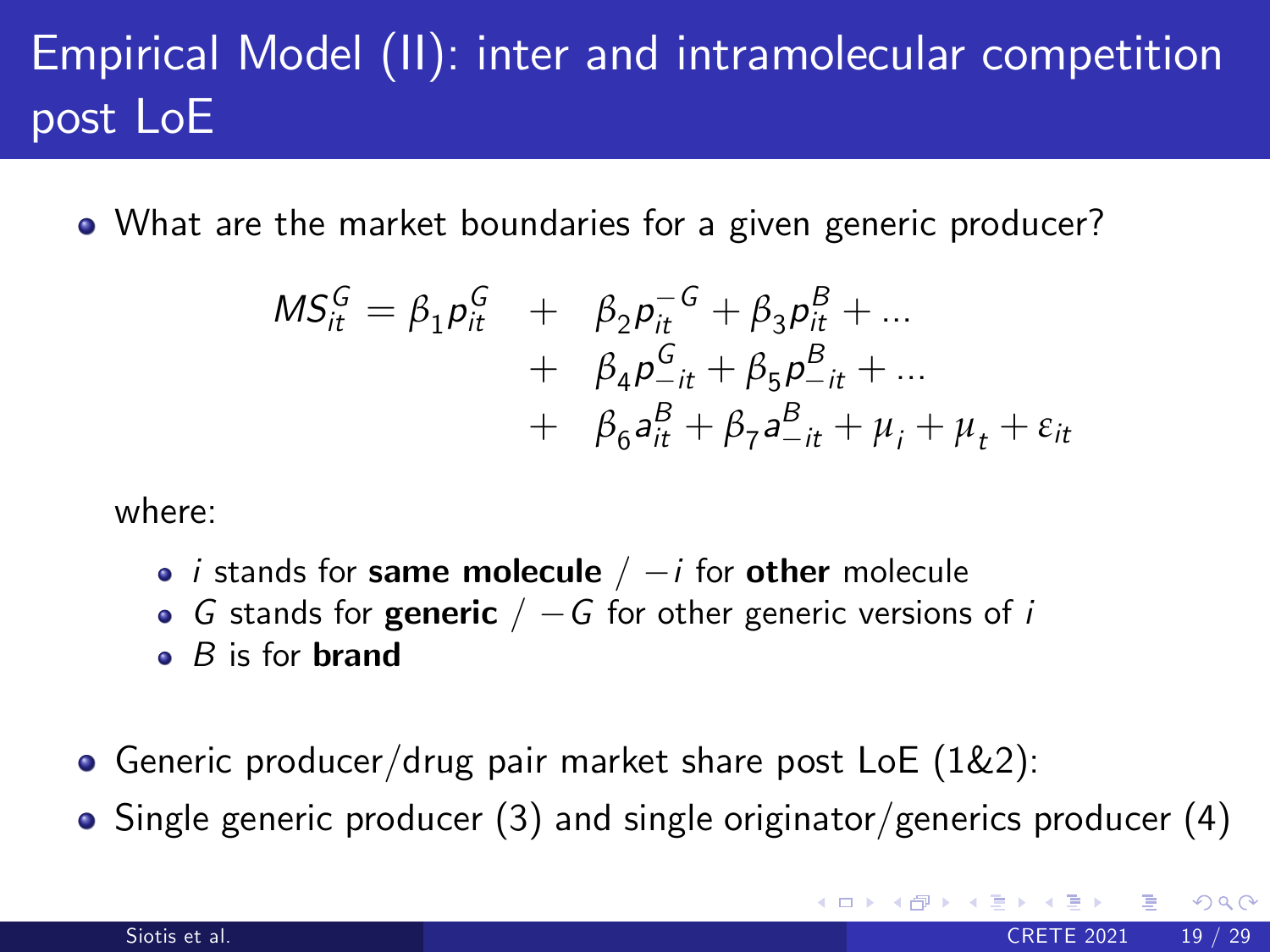# Results: MS of a single generic producer (1&2) and MS of a molecule (3&4)

|                                              | (1)         | (2)            | (3)         | (4)         |
|----------------------------------------------|-------------|----------------|-------------|-------------|
|                                              | FE          | FE-IV          | FE-IV       | FE-IV       |
|                                              |             | (P & Ad)       | (P & Ad)    | (P & Ad)    |
| Price of molecule i                          | $-0.925***$ | $-8.693***$    | $-4.467***$ | $-2.701***$ |
| Price other generics (same molecule)         | $0.342***$  | $6.643***$     | <b>XXXX</b> | <b>XXXX</b> |
| Price originator brand (same molecule)       | $0.129**$   | $0.730**$      | $2.866***$  | <b>XXXX</b> |
| Price generics (other molecules)             | $0.324***$  | 0.264          | $0.611***$  | 0.348       |
| Price brands (other molecules)               | $0.304***$  | $1.200***$     | $1.605***$  | 2.261       |
| Advertising originator brand (same molecule) | $0.065***$  | $0.211**$      | $0.386***$  | $0.509***$  |
| Advertising other molecules                  | $-0.061***$ | $-0.323***$    | $-0.585***$ | $-0.501***$ |
| Obs                                          | 60136       | 60136          | 9625        | 9625        |
| Underidentification                          |             | < 0.0001       | 0.00029     | 0.00014     |
| Endog Test                                   |             | < 0.0001       | < 0.0001    | < 0.0001    |
| Hansen pval                                  |             | .4493          | 0.7932      | 0.1903      |
| Hansen df                                    |             | $\mathfrak{D}$ | 2           | 2           |

4 0 8

 $QQ$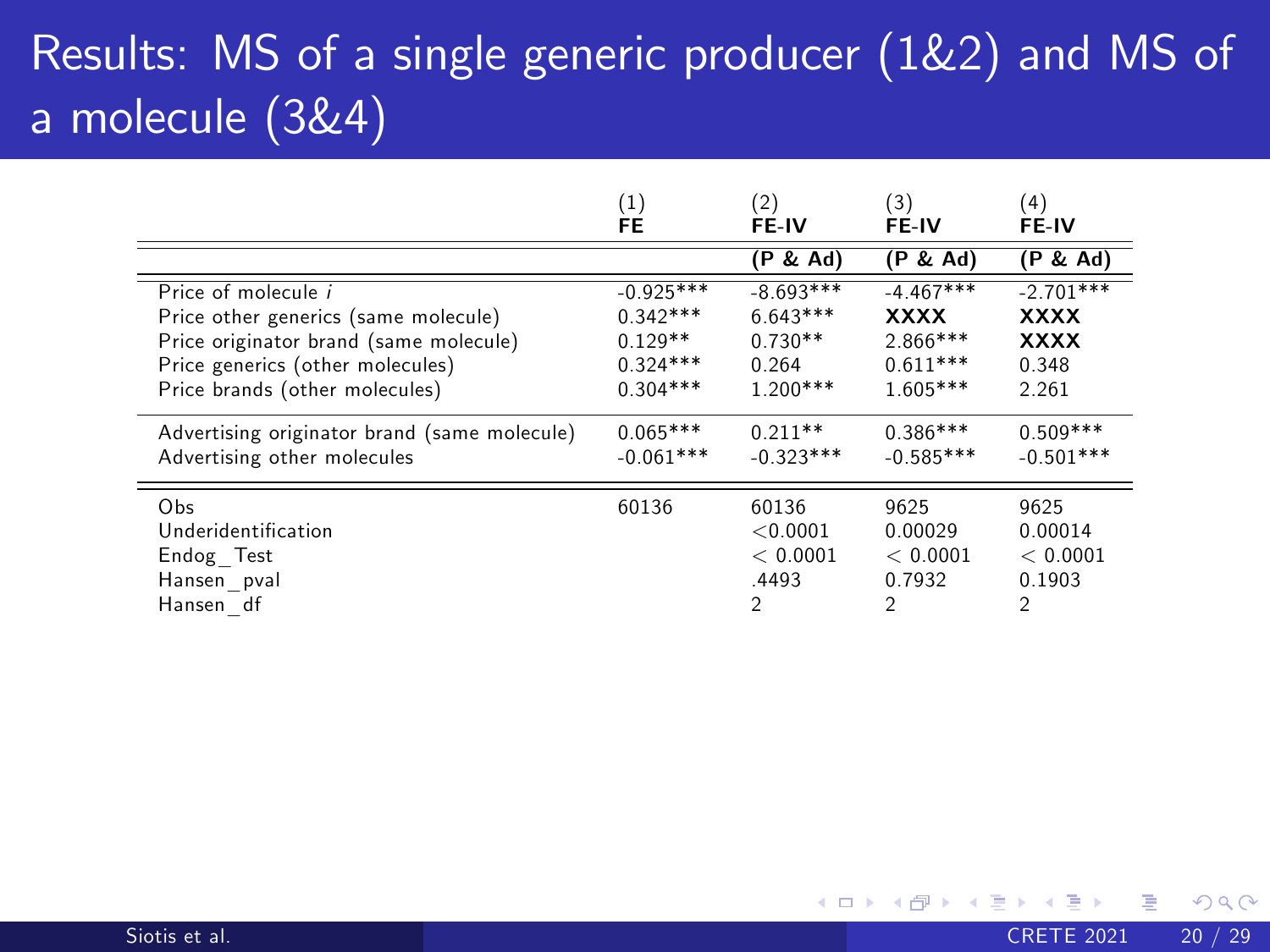## Interpretation of the results (1)

- A single generic producer (column) (1) would face an elasticity of  $\varepsilon = -8.7$ , implying  $\frac{p}{c} = 1.13$ . De facto Bertrand.
- Merger between generic suppliers of a single molecule (and excluding the originator still producing that molecule:  $\varepsilon = -4.5$ , implying  $\frac{p}{c} = 1.29$ . Merger only involging generic versions (and not including the originator) would, on average, be profitable (14% increase in  $\frac{p}{c}$ ), despite constraints (originator of the same molecule, other originators, other generics, and the associated promotion).

 $200$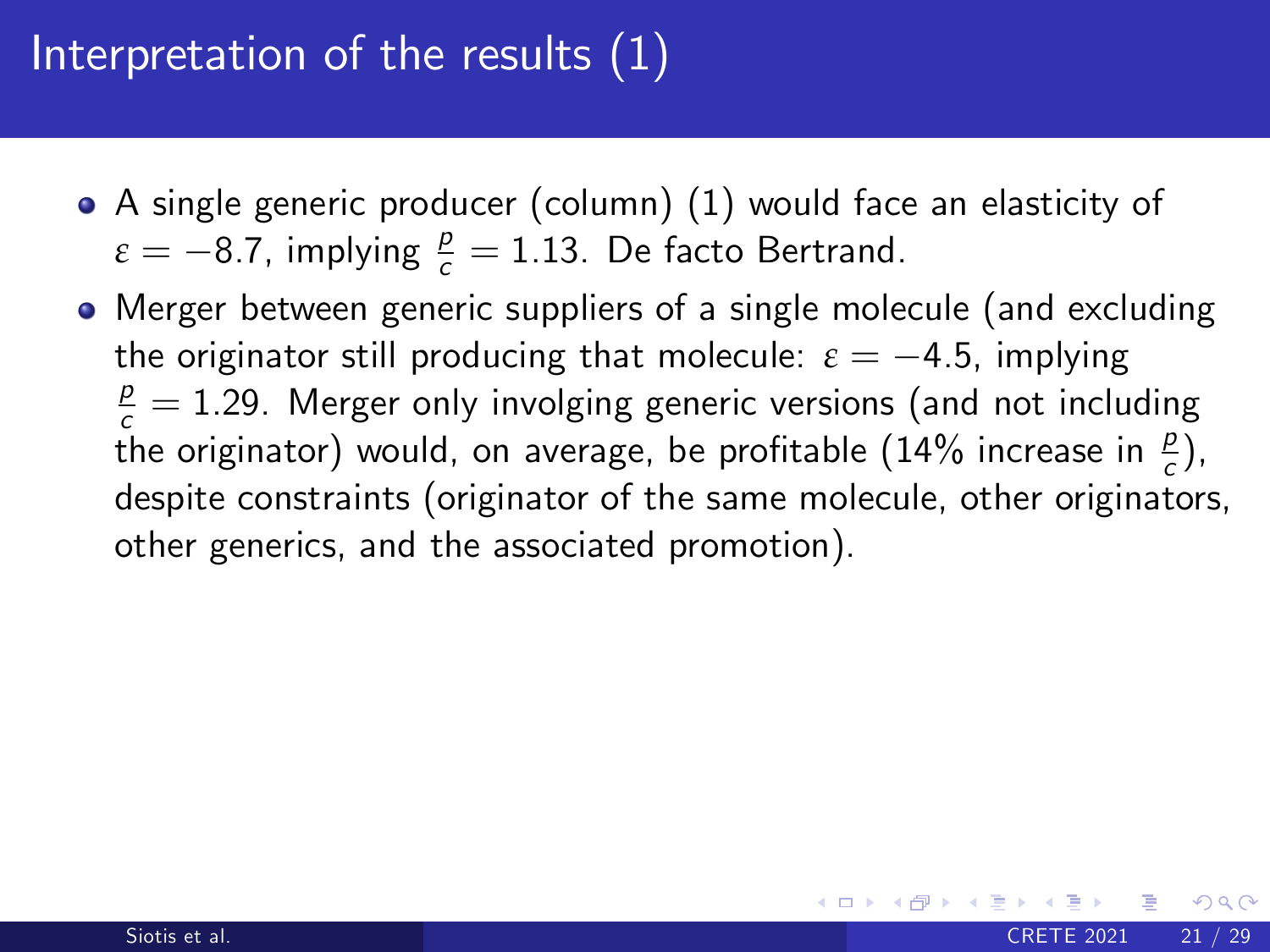## Interpretation of the results (2)

- Alternative to own price elasticity: focus on the cross price elasticity. In the spirit of Azar et al. (2018), and Azar and Vives (2020). We consider the more complex problem of a firm that separately chooses the prices of each version of the same genericized molecule.
- Taking the example of two generics drugs of the same molecule for simplicity, a firm that commands  $100\%$  of the profits of version i and a fraction  $\lambda$  of the profits of version *i* would maximize:

$$
\pi_i = (p_i - c)q_i + \lambda (p_j - c)q_j =
$$
  
\n
$$
(p_i - c)A_i p_i^{\varepsilon} p_j^{\chi} + \lambda (p_j - c)A_j p_i^{\chi} p_j^{\varepsilon}
$$

Where *χ* stands for the cross-price elasticity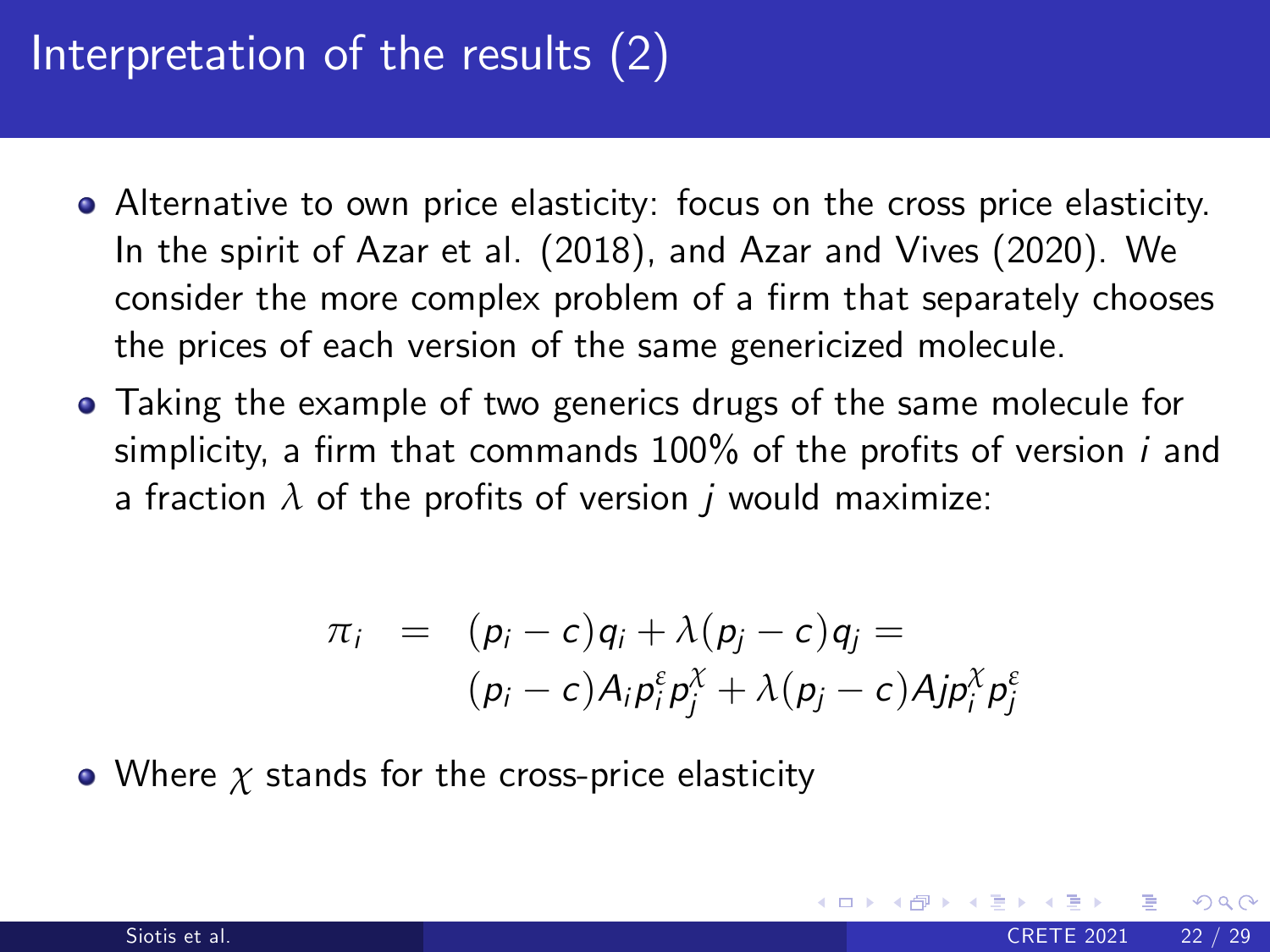## Interpretation of the results (3)

- For  $\lambda = 1$  (full control of firm j),  $\chi$  would need to be smaller than 0.3 (interior solution). Column 2: 6.6, implying a corner solution (i.e., if all generic producers of fluoxetine were to merge, the new entity would only maintain one variant - e.g. Teva fluoxetine).
- **•** Given that this firm would shut down all but one variant, intramolecular substitution would be limited to the originator. Hence, the remaining own-price elasticity of this hypothetical firm can be proxied as  $\varepsilon + \chi = -8.693 + 6.643 = 2.05$ . A firm facing that elasticity would select a price-cost ratio of 1.95, implying a price increase of 73% above the initial level (in line with Aspen).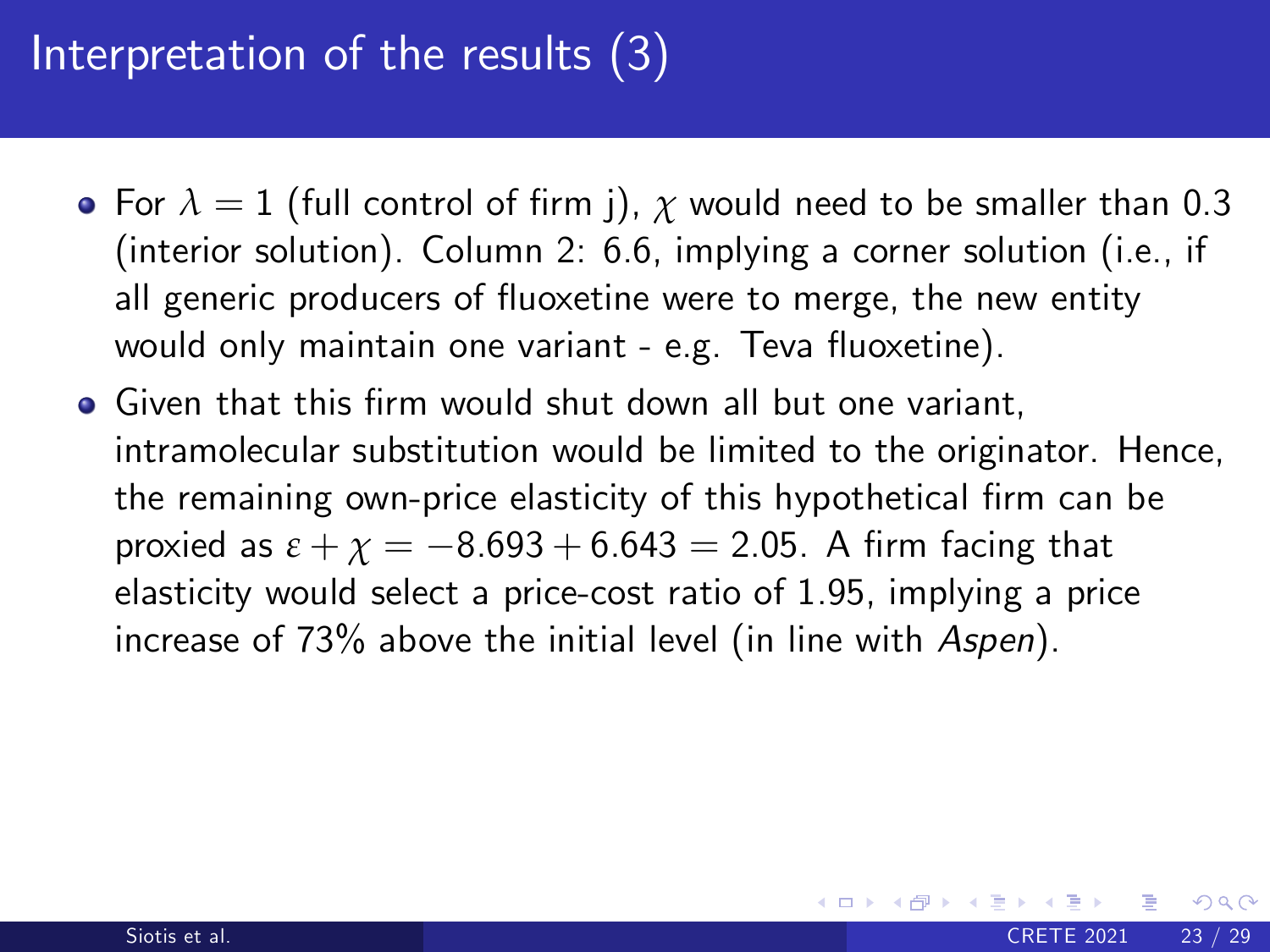## Interpretation of the results (4)

- Would a monopolist encompassing all genric producers and the originator find it profitable to increase prices above the HMT threshold?
- The point estimate of own price elasticity that this hypothetical producer would face stands at  $-2.7$ , yielding a price-to-cost ratio of 1.59. Hence, moving from a molecular duopoly to a single seller would result in a 23% price increase (price-cost ratio of 1.59 vs. 1.29), again surpassing the 5%-10% HMT threshold.
- Applying the second approach, the sum of own and cross price elasticities is:  $-8.69 + 6.64 + 0.73 = -1.32$ , yielding a price-cost ratio of 4.125 (high). But similar to Scott Morton and Kyle (2012).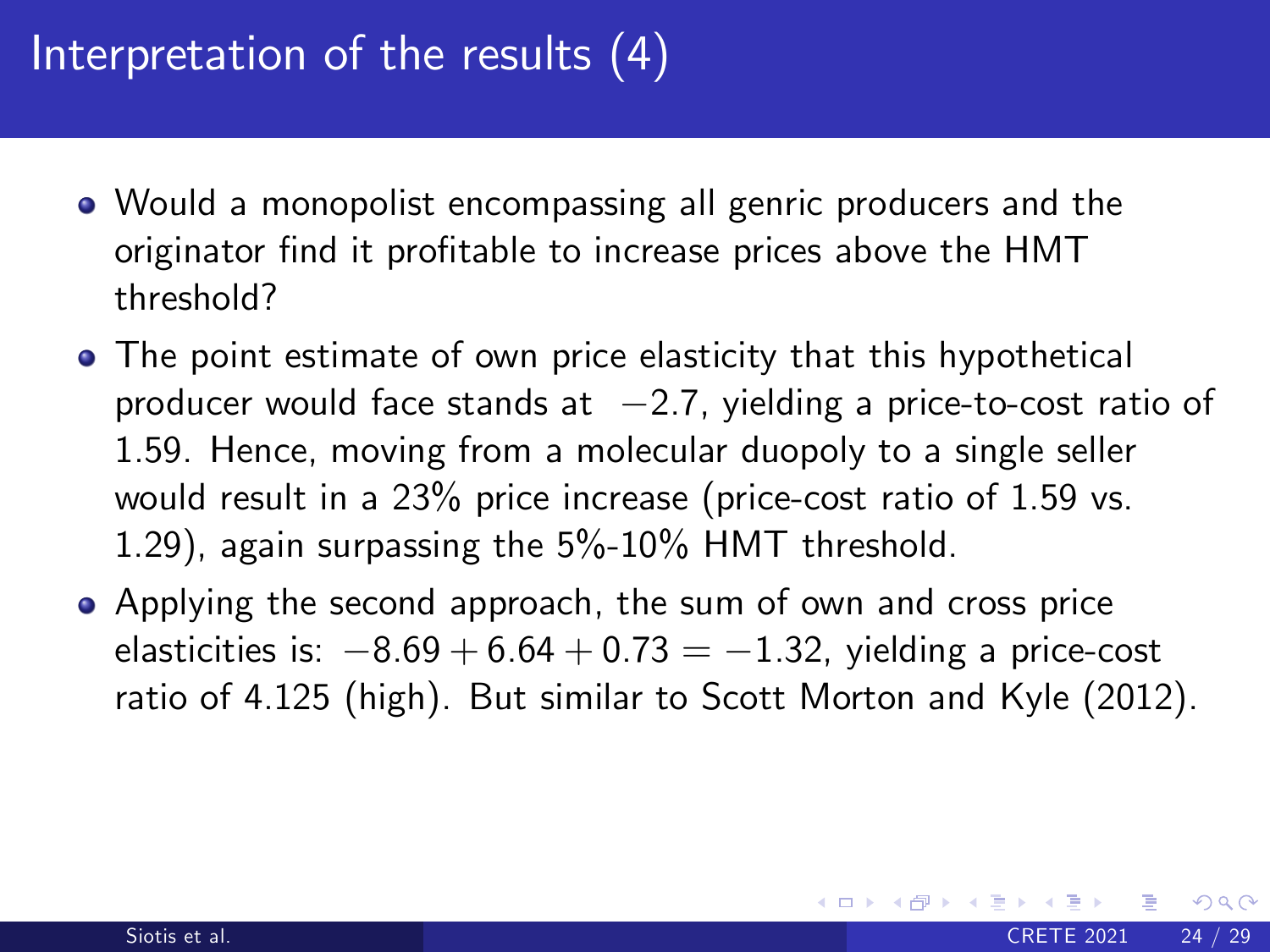# Conclusions (I)

- **•** Ignoring promotion: failure to properly capture competitive interaction (reminiscent of CET, Glowicka et al., 2009)
	- Servier case, in recital  $\#(2517)$  "the Commission considers that competition in promotion should not be regarded as a source of significant competitive constraints from the specific perspective of the relationship between perindopril and its potential competitors".
- When a drug is on patent, it is only price constrained by other on patent drugs
- Hence, when a branded molecule experiences LoE, it stops exercising a constraint on its patent protected former peers
	- Effectively: "drops out" of the relevant antitrust market
- Significant cross price elasticities and the HMT
- Post-LoE, competition is primarily, but not exclusively, intra-molecular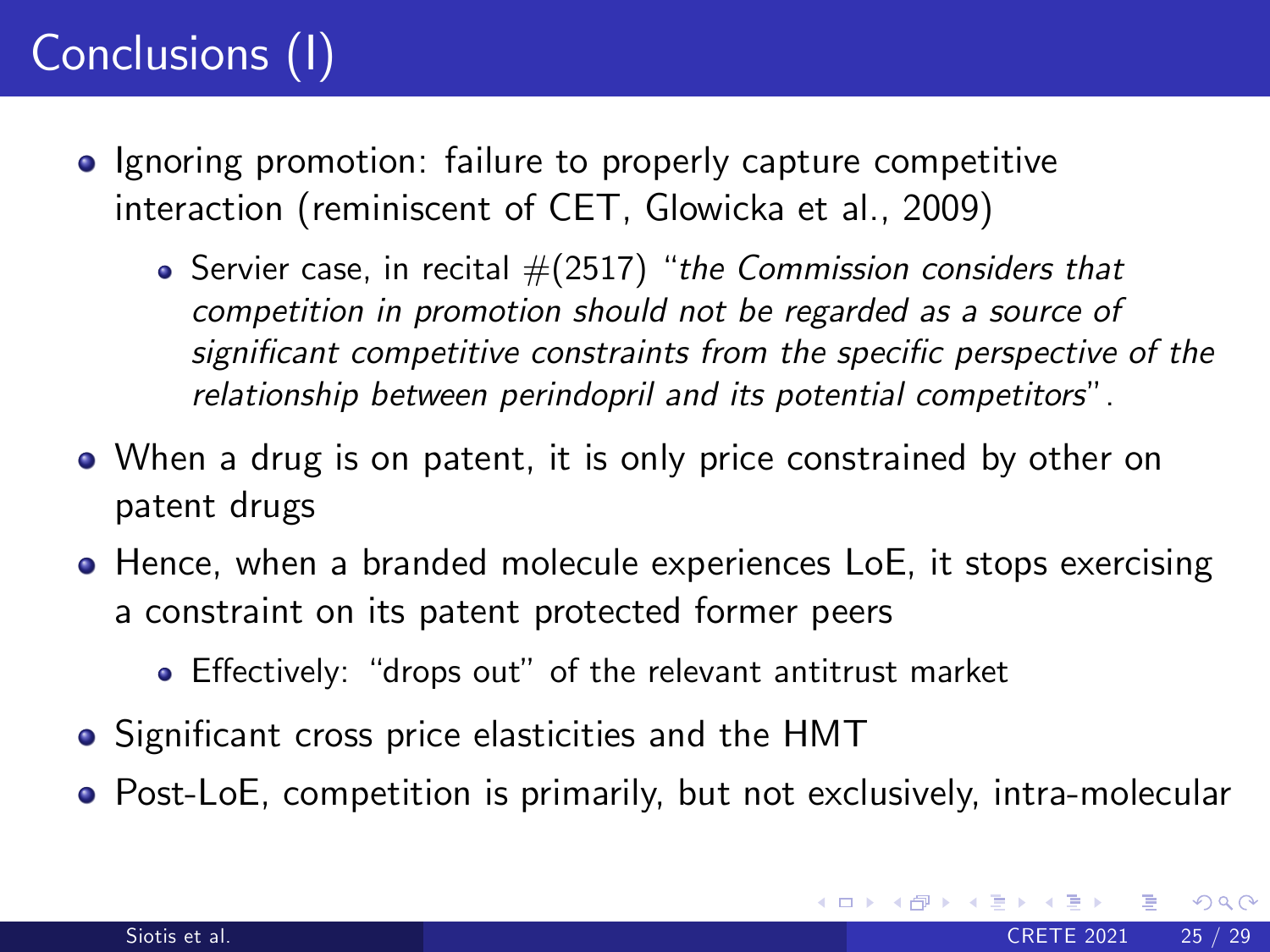# Conclusions (II)

- EU case law: requires dominance at the time of illicit behaviour
- $\bullet$  Imagine a firm that blocks generic entry with "pay for delay/reverse payments", input foreclosure, sham patenting, evergreening with no therapeutical value...
	- This is before LoE: she competes with other brands. The firm is not dominant according to the market share metric
	- Earn rents proportional to price drop following generic entry, but the latter are not yet on the market
- After LoE: no longer competes with other brands, only with generics...
- ....how does this fit EU case law? Servier
- $\bullet$  General Court quashed the 102 leg of the Servier case on  $12/12/2018$ on the basis that Servier was not dominant.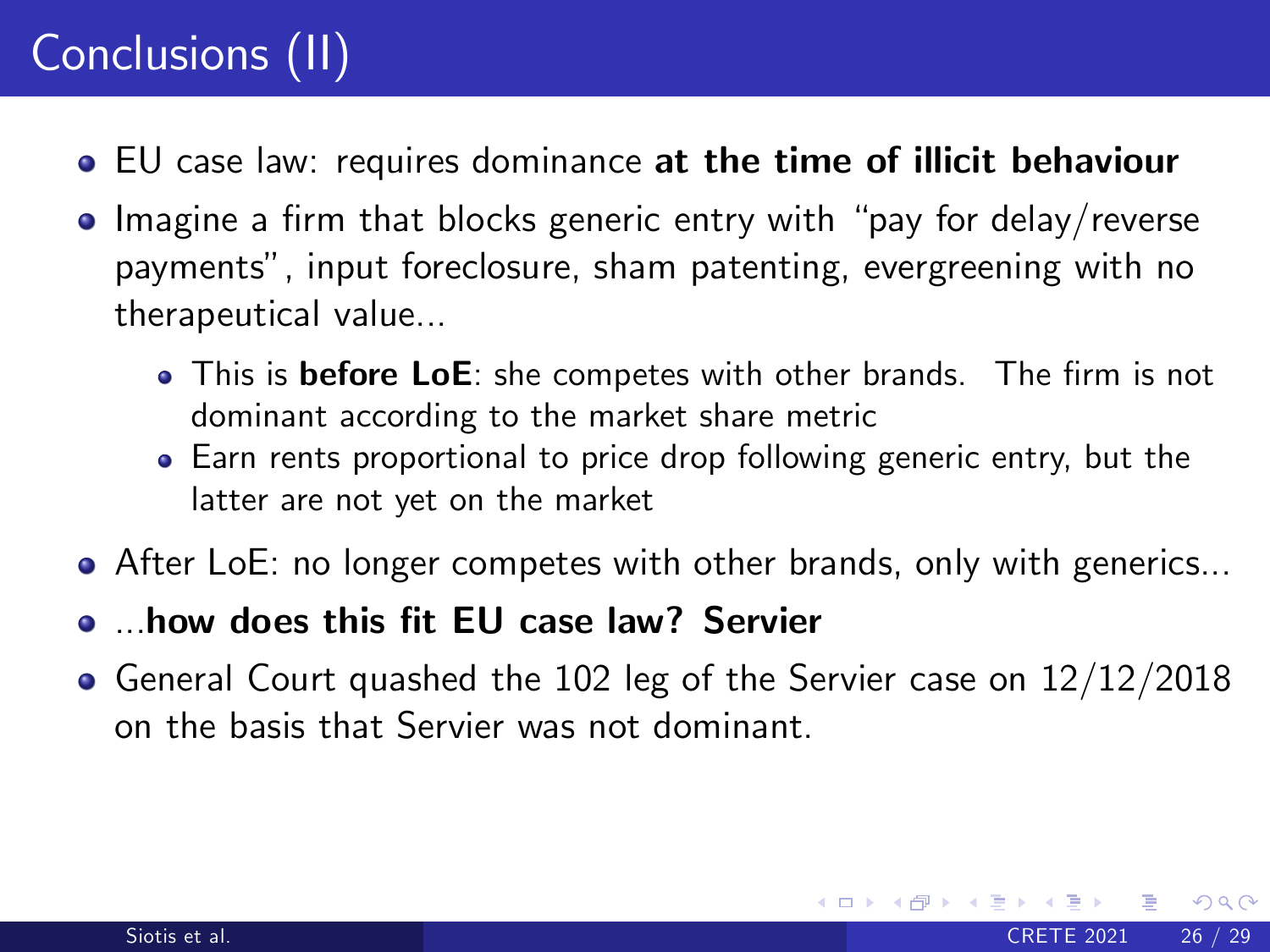#### Related UK case:

- UK Competition Appeals Tribunal (CAT): Paroxetine ruling (March 2018)
- Request for a preliminary ruling to the European Court of Justice:

4 0 8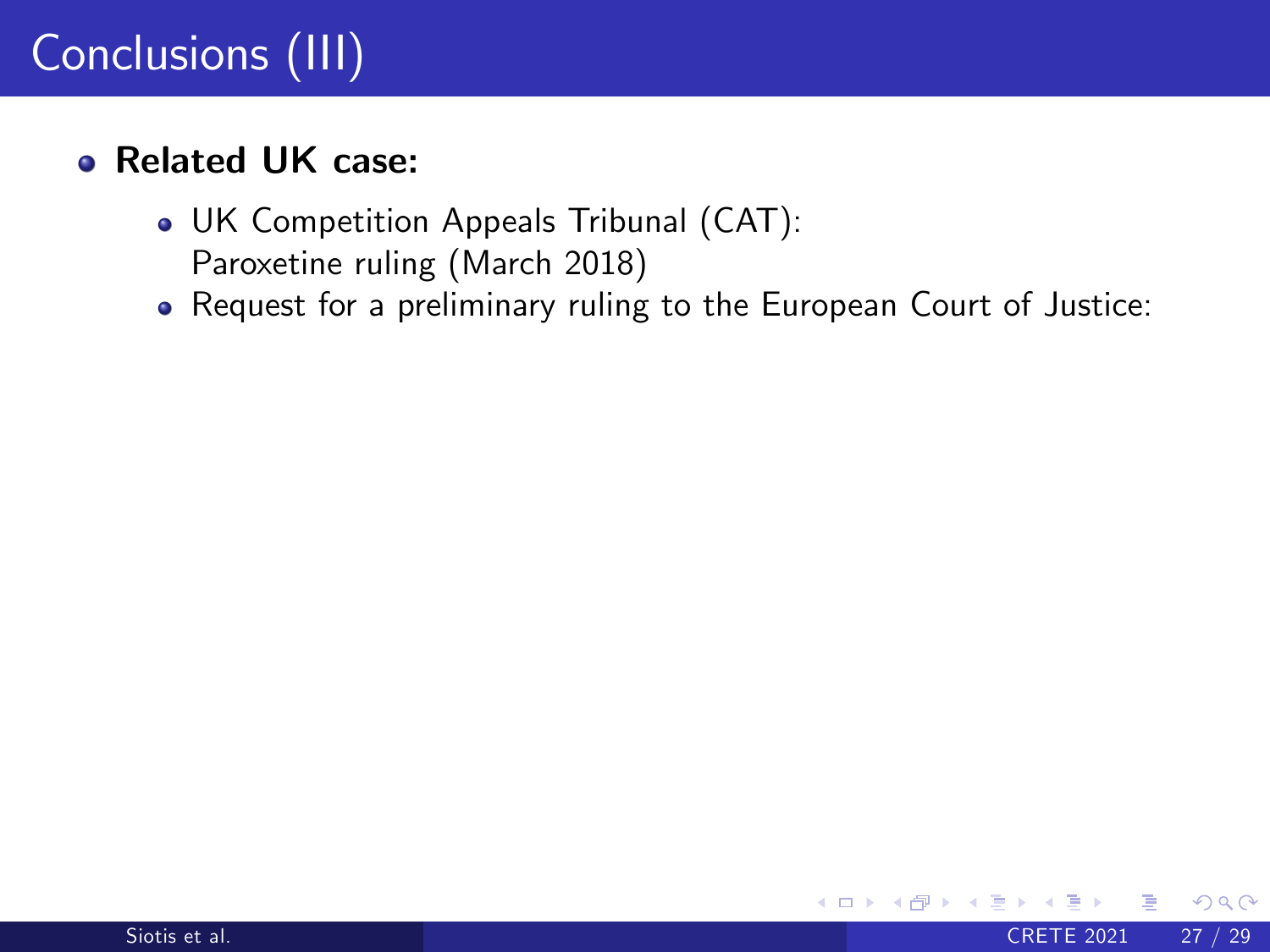#### Related UK case:

- UK Competition Appeals Tribunal (CAT): Paroxetine ruling (March 2018)
- Request for a preliminary ruling to the European Court of Justice:
- "Where a patented pharmaceutical drug is therapeutically substitutable with a number of other drugs in a class, and the alleged abuse for the purpose of Article 102 is conduct by the patent holder that effectively excludes generic versions of that drug from the market, are those generic products to be taken into account for the purpose of defining the relevant product market, although they could not lawfully enter the market before expiry of the patent if (which is uncertain) the patent is valid and infringed by those generic products?"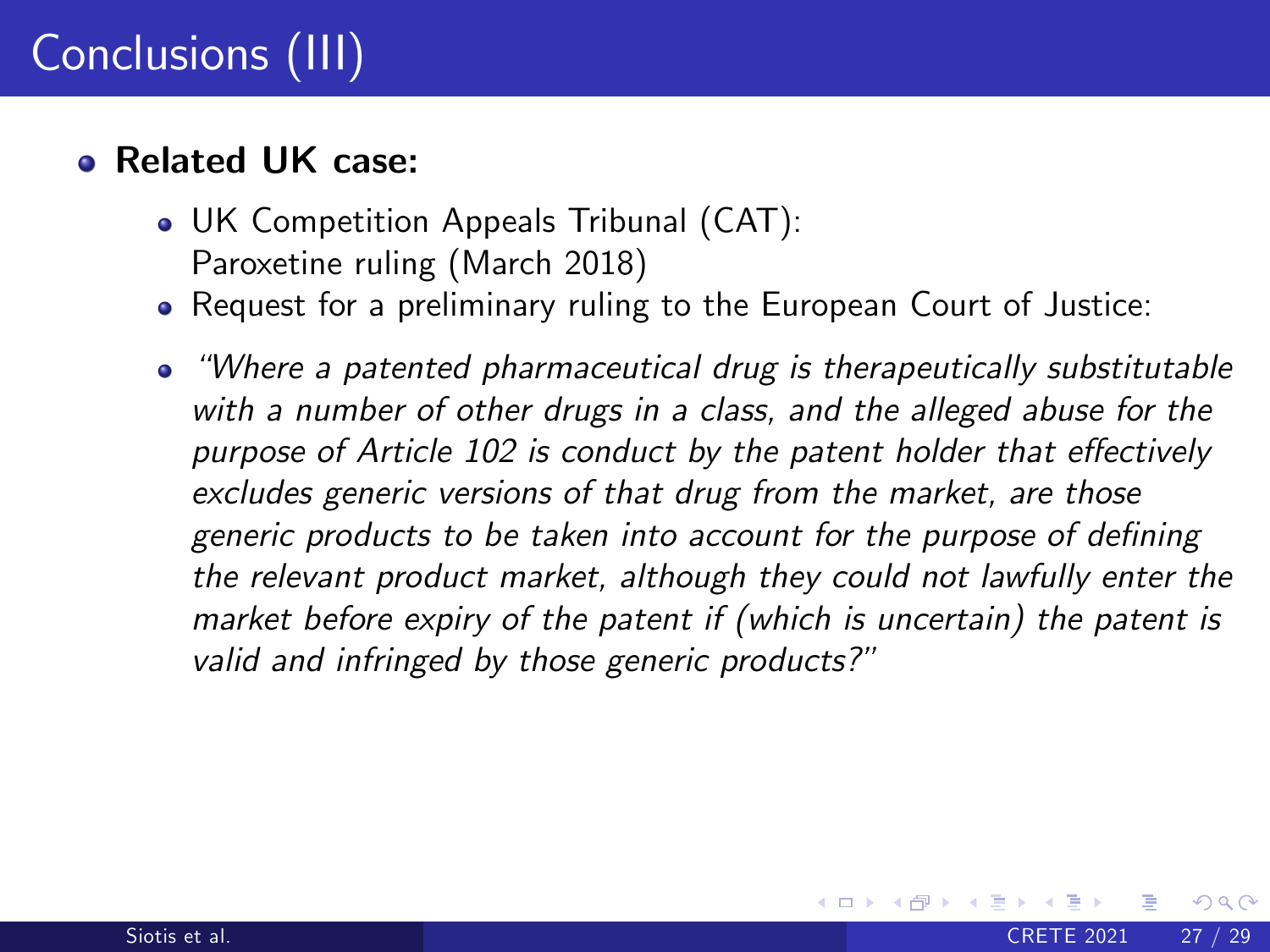# Conclusions (IV)

- **Question**: should one consider constraint by generics that are not yet on the market?
- $\bullet$  CAT, recital 403: "The definition sought is of the relevant market: this is not an absolute but should reflect relevance to the issue under consideration, and can vary accordingly"
- (Highly welcome) Link between the nature of the infringement and market definition
- ECJ answer to the request for a preliminary ruling: entry must be "imminent" (unsatisfactory)
- Our findings are also relevant for expoitative abuses
- Market definition should not (cannot be dissociated) from the competitive concern.